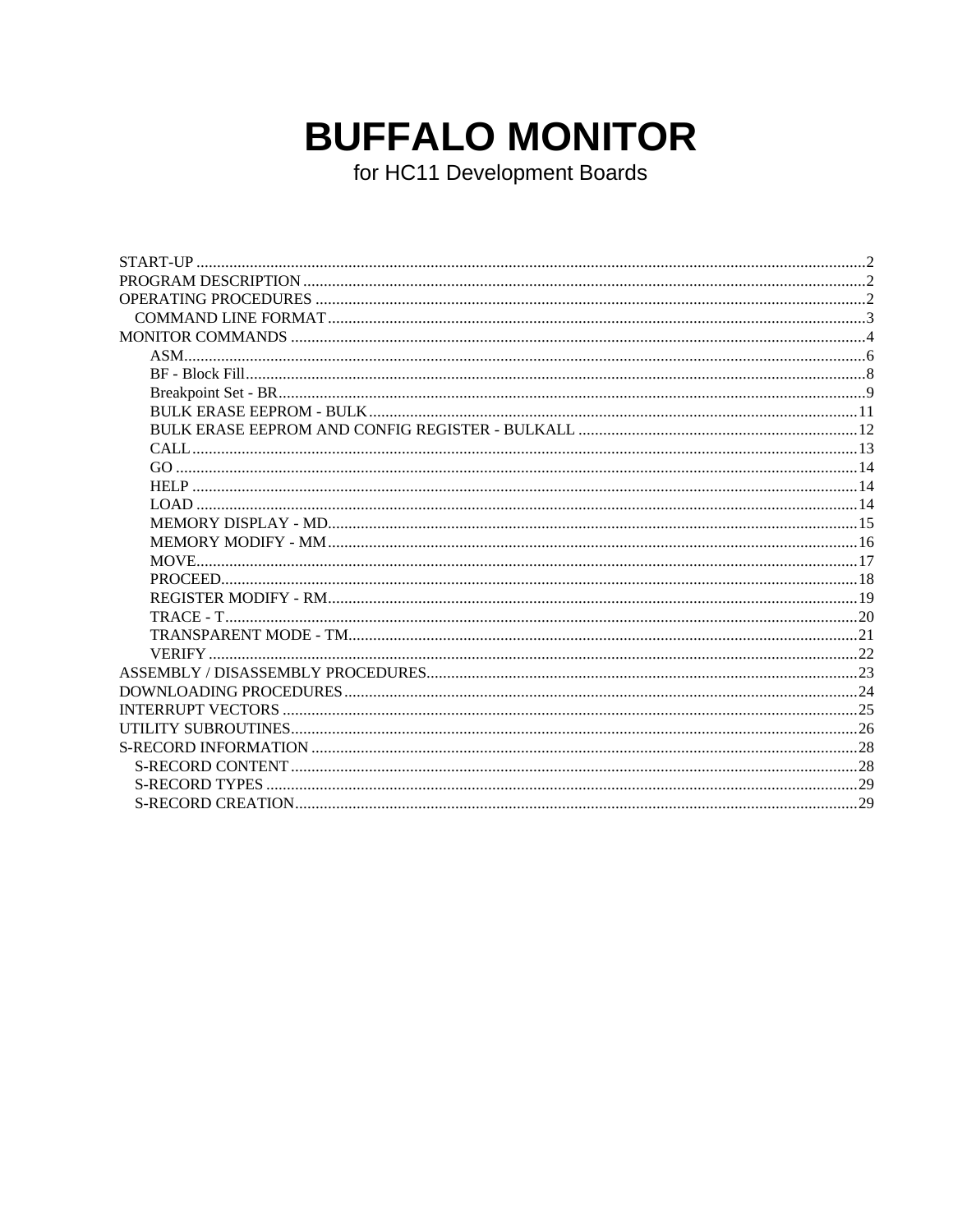# **START-UP**

Applying power to the board causes a Power On Reset (POR) to occur. This POR condition causes the MCU and user I/O port circuitry to be reset, and the monitor invoked.

Both COM ports will display the following monitor prompt:

BUFFALO 3.4AX - CMD11 User Fast Friendly Aid to Logical Operation

If the monitor prompt is not displayed (as shown above), press the user reset switch. If the monitor prompt still cannot be displayed, the following steps are to be performed.

- a. Disconnect power source.
- b. Check all cabling and power connections.
- c. Check hardware options and preparation procedures.
- d. Check all components for proper PCB placement.
- e. Check PC baud rate and terminal software setup for 9600 baud, 8 bits, 1 stop, no parity.

# **PROGRAM DESCRIPTION**

The monitor program is contained in EPROM (external to the MCU) at locations \$EOOO-\$FFFF. It is a useful tool to help debug software written for the MCU. It uses a command driven interface which allows users type commands at a prompt. The monitor executes entered commands and the prompt reappears upon completion. However, if a command is entered which causes execution of user target code (i.e., GO) then control may or may not return to the monitor.

The monitor program uses the MCU internal RAM located at \$0036-\$00FF. The control registers are located at \$1000-\$103F. The monitor program also uses Output Compare 5 (OC5) and XIRQ for the TRACE instruction, therefore OC5 and XIRQ should not be used in user routines being traced. Jumper JP13 should be installed to enable this operation.

It should be noted (when designing code) that the BUFFALO uses the MCU on-chip RAM locations \$0036-\$00FF leaving only 54 bytes for the user (i.e., \$0000-\$0035). However, external ram is normally available from address \$100 to \$7FFF depending on the size of ram installed.

# **OPERATING PROCEDURES**

The BUFFALO monitor program is the resident firmware on the development board, which provides a self contained operating environment. The monitor interacts with the user through predefined commands that are entered from a terminal. The user can use any of the commands supported by the monitor.

A standard input routine controls the MONITOR operation while the user types a command line. Command processing begins only after the command line has been terminated by depressing the keyboard carriage return (Return) key.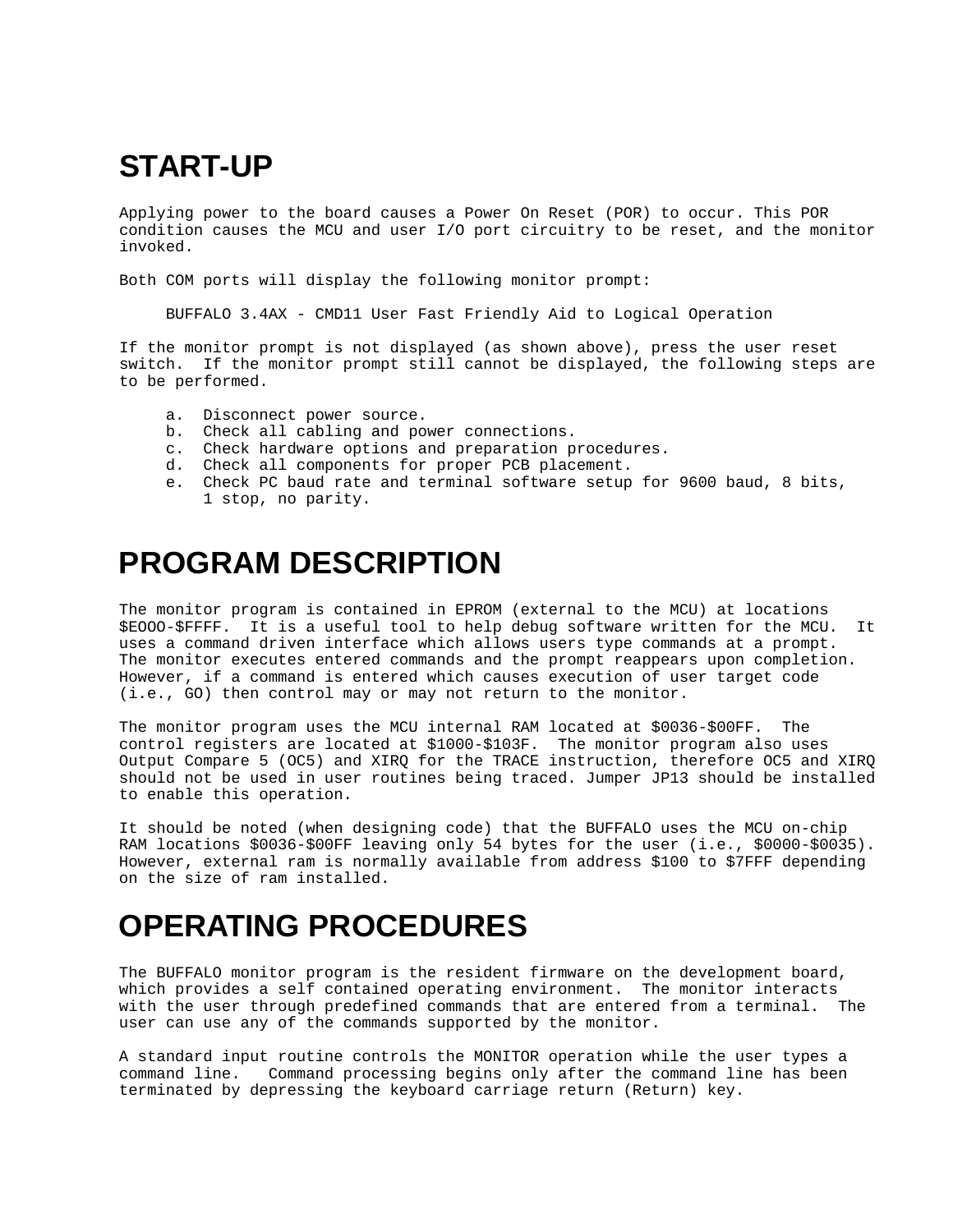### *COMMAND LINE FORMAT*

The command line format is as follows: ><command> [<parameters>](RETURN)

where:

|                           | MONITOR monitor prompt.                            |
|---------------------------|----------------------------------------------------|
| <command/>                | Command mnemonic(single letter for most commands). |
| <parameters></parameters> | Expression or address.                             |
| (RETURN)                  | RETURN keyboard key - depressed to enter command.  |

#### NOTES:

- (1) The command line format is defined using special characters which have the following syntactical meanings: < > Enclose syntactical variable<br>[ ] Enclose optional fields Enclose optional fields
	- [ ]... Enclose optional fields repeated

 These characters are not entered by the used, but are for definition purposes only.

- (2) Fields are separated by any number space, comma, or tab characters.
- (3) All input numbers are interpreted as hexadecimal.
- (4) All input commands can be entered either upper or lower case lettering. All input commands are converted automatically to upper case lettering except for downloading commands sent to the host computer, or when operating in the transparent mode.
- (5) A maximum of 35 characters may be entered on a command line. After the 36th character is entered, the monitor automatically terminates the command entry and the terminal CRT displays the message "Too Long".
- (6) Command line errors may be corrected by backspacing (CTRL-H) or by aborting the command (CTRL-X or DELETE).
- (7) After a command has been entered, pressing (RETURN) a second time will repeat the command.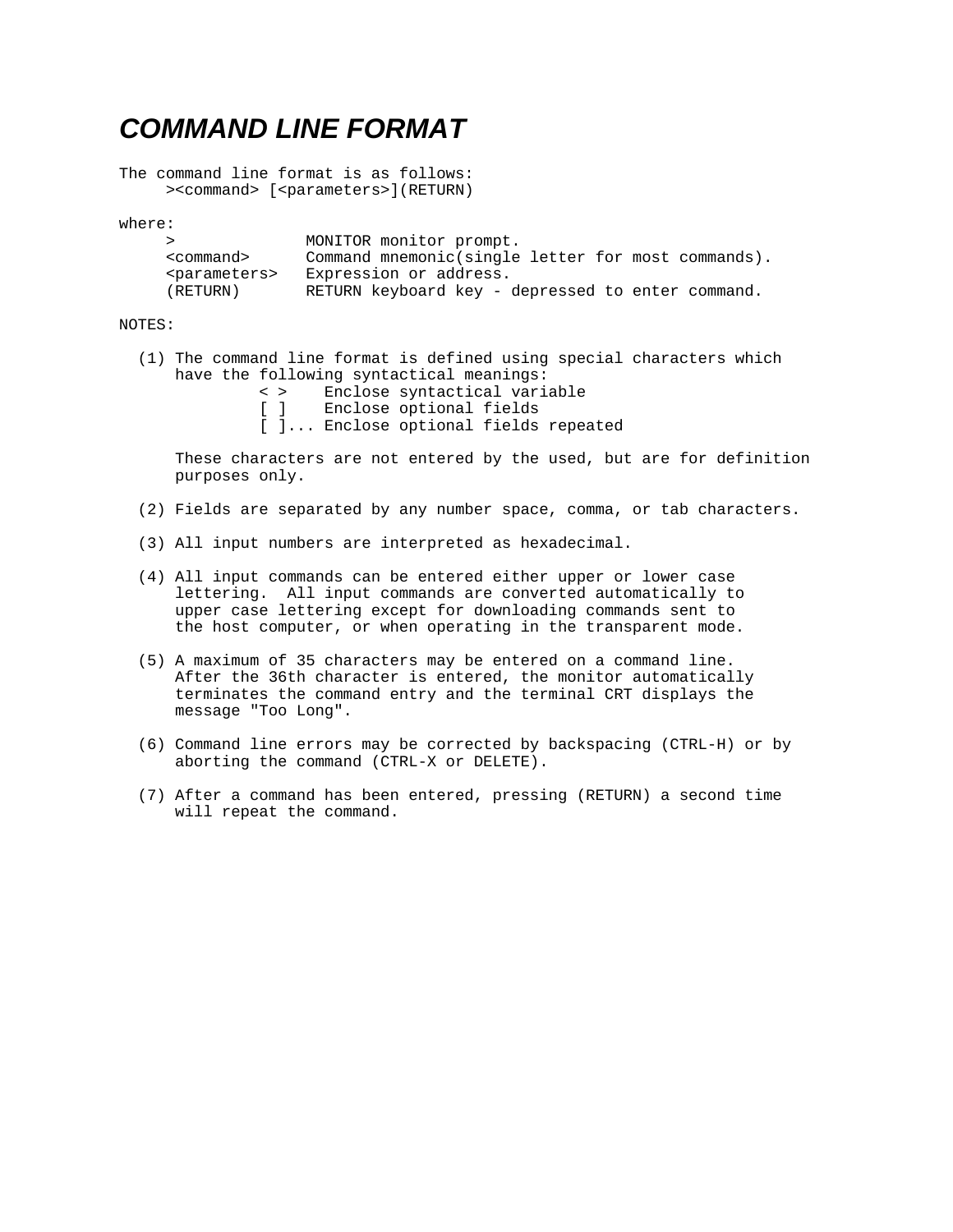# **MONITOR COMMANDS**

The monitor BUFFALO program commands are listed alphabetically by mnemonic in Table 1. Each of the commands are described in detail following the tabular command listing.

#### **TABLE 1. Monitor Program Commands**

| ASM [ <address>]</address>                  | Assembler/disassembler                        |  |  |  |  |  |
|---------------------------------------------|-----------------------------------------------|--|--|--|--|--|
| $BF addr1 > addr2 > data$                   | Block fill memory with data                   |  |  |  |  |  |
| BR $[-]$ [ <address>]</address>             | Breakpoint set                                |  |  |  |  |  |
| <b>BULK</b>                                 | Bulk erase EEPROM                             |  |  |  |  |  |
| <b>BULKALL</b>                              | Bulk erase EEPROM + CONFIG register           |  |  |  |  |  |
| CALL [ <address>]</address>                 | Execute subroutine                            |  |  |  |  |  |
| G [ <address>]</address>                    | Execute program                               |  |  |  |  |  |
| HELP                                        | Display monitor commands                      |  |  |  |  |  |
| LOAD <host command="" download=""></host>   | Download (S-records*) via host port           |  |  |  |  |  |
| LOAD < T                                    | Download (S-records*) via terminal port       |  |  |  |  |  |
| $MD$ [ <addr1> [<addr2>]]</addr2></addr1>   | Dump memory to terminal                       |  |  |  |  |  |
| MM [ <address>]</address>                   | Memory modify                                 |  |  |  |  |  |
| MOVE $\leq$ addr1> $\leq$ addr2> [, dest>]  | Move memory to new location                   |  |  |  |  |  |
| Ρ                                           | Proceed/continue from breakpoint              |  |  |  |  |  |
| RM[p,y,x,a,b,c,s.]                          | Register modify                               |  |  |  |  |  |
| $T$ [ $\langle n \rangle$ ]                 | Trace \$1-\$FF instructions                   |  |  |  |  |  |
| TМ                                          | Enter transparent mode                        |  |  |  |  |  |
| VERIFY <host command="" download=""></host> | Compare memory to download data via host port |  |  |  |  |  |
| VERIFY <t></t>                              | Compare memory to download data via terminal  |  |  |  |  |  |

Table 2 lists the compatible commands that are applicable to all revisions of the BUFFALO monitor program. In most cases the initial single letter of the command mnemonic or a specific symbol (shown below) can be used. A minimum number of characters must be entered to at least guarantee uniqueness from other commands (i.e., MD = MOVE, ME = MEMORY).

#### **TABLE 2, Monitor Program Compatible Commands**

| ASM [ <address>]</address>                           | ASSEM           |
|------------------------------------------------------|-----------------|
| BF <addr1> <addr2> <data></data></addr2></addr1>     | FILL            |
| BR $[-]$ [ <address>]</address>                      | <b>BREAK</b>    |
| <b>BULK</b>                                          | <b>BULK</b>     |
| <b>BULKALL</b>                                       | BULKA           |
| CALL [ <address>]</address>                          | CALL            |
| G [ <address>]</address>                             | GO.             |
| HELP                                                 | HELP, ?         |
| LOAD <host command="" download=""></host>            | LOAD            |
| LOAD < T                                             | LOAD            |
| MD [ <addr1> [<addr2>]]</addr2></addr1>              | DUMP            |
| MM [ <address>]</address>                            | MEMORY, /       |
| MOVE <addr1> <addr2> [<dest>]</dest></addr2></addr1> | MOVE            |
| P                                                    | PROCEED         |
| RM [P,X,Y,A,B,C,S.]                                  | <b>REGISTER</b> |
| T [ <n>]</n>                                         | TRACE           |
| TМ                                                   | HOST            |
| VERIFY <host command="" download=""></host>          | VERIFY          |
| VERIFY <t></t>                                       | VERIFY          |
| ASM Assembler/Disassembler                           | ASM             |
|                                                      |                 |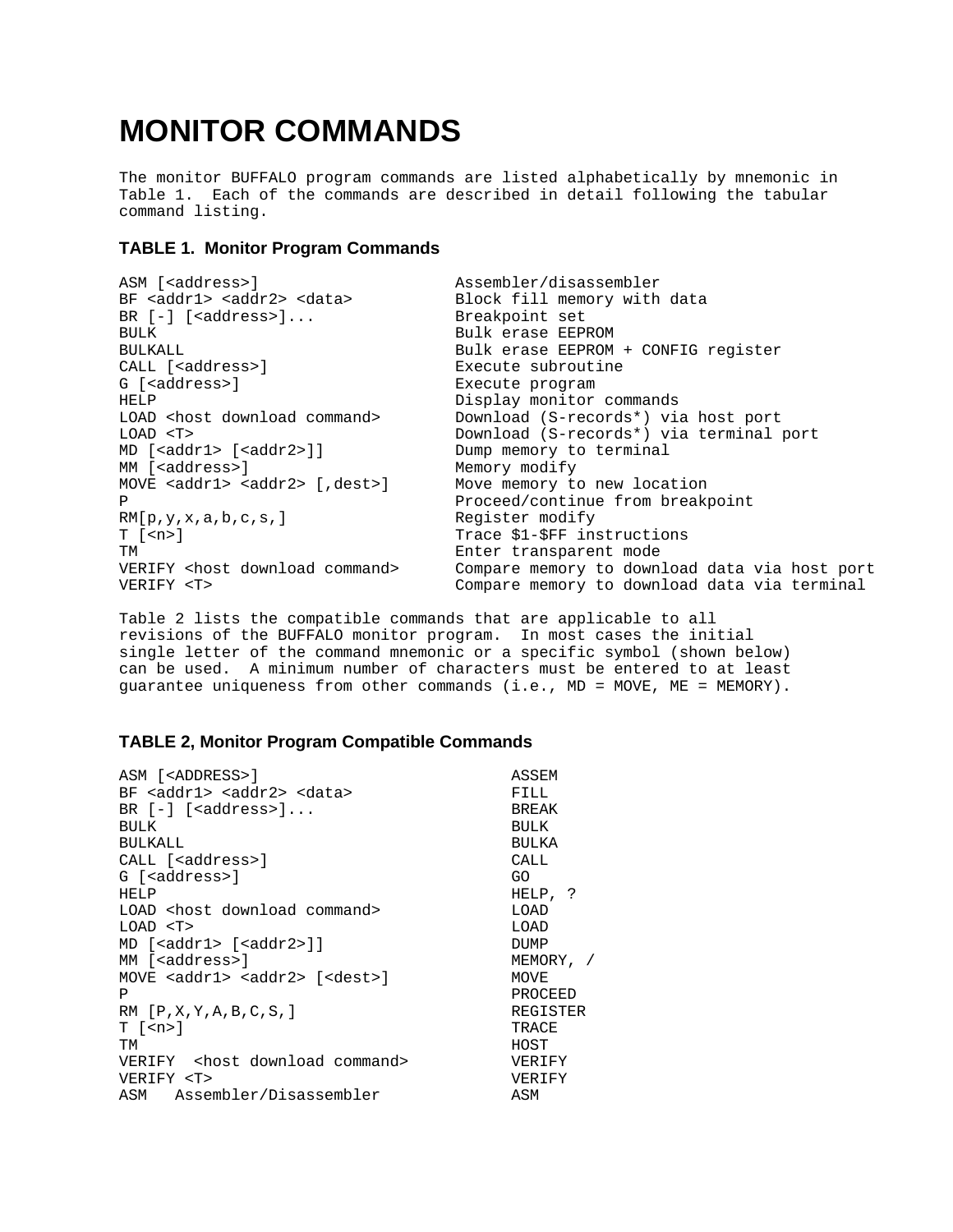Additional terminal keyboard functions are as follows:

 (CTRL)A Exit transparent mode or assembler (CTRL)B Send break command to host in transparent mode (CTRL)H Backspace (CTRL)J Line feed <1f> (CTRL)W Wait/freeze screen (Note 1) (DELETE) Abort/cancel command (RETURN) Enter command/repeat last command

NOTES:

- (1) Execution is restarted by any terminal keyboard key.
- (2) When using the control key with a specialized command such as (CTRL)A, the (CTRL) key is depressed and held, then the A key is depressed. Both keys are then released.

Command line input examples in this chapter are amplified with the following:

- (1) Underscore entries are user-entered on the terminal keyboard.
- (2) Command line input is entered when the keyboard (RETURN) key is depressed.

Typical example of this explanation is as follows:

>MD F000 F100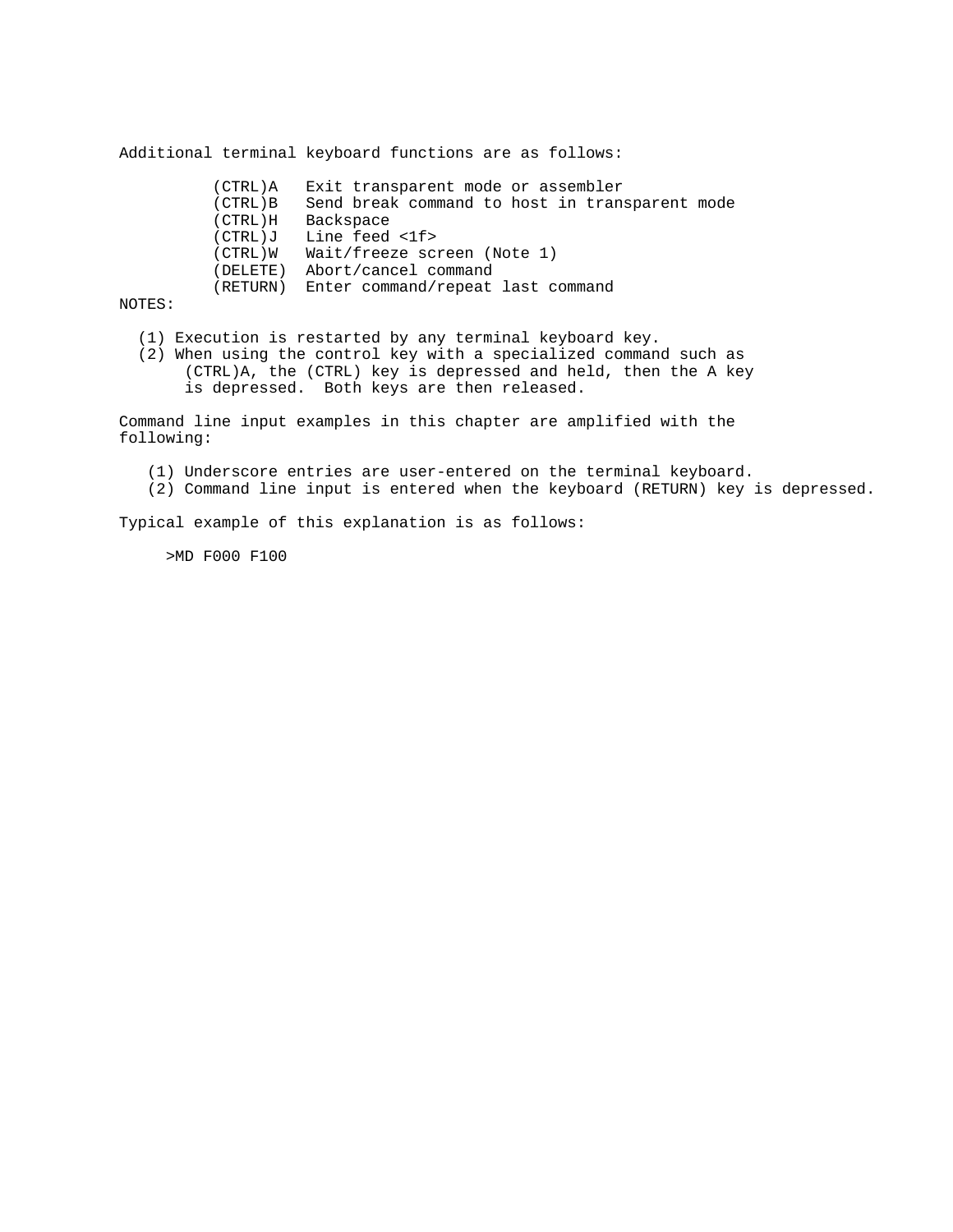### **ASM**

ASM [<address>]

where: <address> is the starting address for the assembler operation. Assembler operation defaults to internal RAM if no address if given.

The assembler/disassembler is an interactive assembler/editor. Each source line is converted into the proper machine language code and is stored in memory overwriting previous data on a line-by-line basis at the time of entry. In order to display and instruction, the machine code is disassemble and the instruction mnemonic and operands are displayed. All valid opcodes are converted to assembly language mnemonics. All invalid opcodes are displayed on the terminal CRT as "ILLOP".

The syntax rules for the assembler are as follows: (a.) All numerical values are assumed to be hexadecimal. Therefore no base designators (e.g., \$ + hex, % + binary, etc.) are allowed. (b.) Operands must be separated by one or more space or tab characters. (c.) Any characters after a valid mnemonic and associated operands are assumed to be comments and are ignored.

Addressing modes are designed as follows: (a.) Immediate addressing is designated by preceding the address with a # sign. (b.) Indexed addressing is designated by a comma. The comma must be preceded a one byte relative offset (even if the offset is 00), and the comma must be followed by an X or Y designating which index register to use (e.g., LDAA 00,X). (c.) Direct and extended addressing is specified by the length for the address operand (1 or 2 digits specifies direct, 3 or 4 digits specifies extended). Extended addressing can be forced by padding the address operand with leading zeros. (d.) Relative offsets for branch instructions are computed by the assembler. Therefore the valid operand for any branch instruction is the branch-if-true address, not the relative offset.

When a new source line is assembled, the assembler overwrites what was previously in memory. If no new source line is submitted, or if there is an error in the source line, then the contents of memory remain unchanged. Each of the instruction pairs Arithmetic Shift Left (ASL)/Logical Shift Left (LSL) have the same opcode, so disassembly always displays the ASL mnemonic. If the assembler tries to assemble at an address that is not in RAM, an invalid address message "rom-xxx" is displayed on the terminal CRT (xxxx = invalid address.)

Assembler/disassembler subcommands are as follows. If the assembler detects an error in the new source line, the assembler will output an error message and then reopen the same address location.

|                   |  |  | Assemble the current line and then disassemble the same |  |
|-------------------|--|--|---------------------------------------------------------|--|
| address location. |  |  |                                                         |  |

Assemble the current line and then disassemble the previous sequential address location.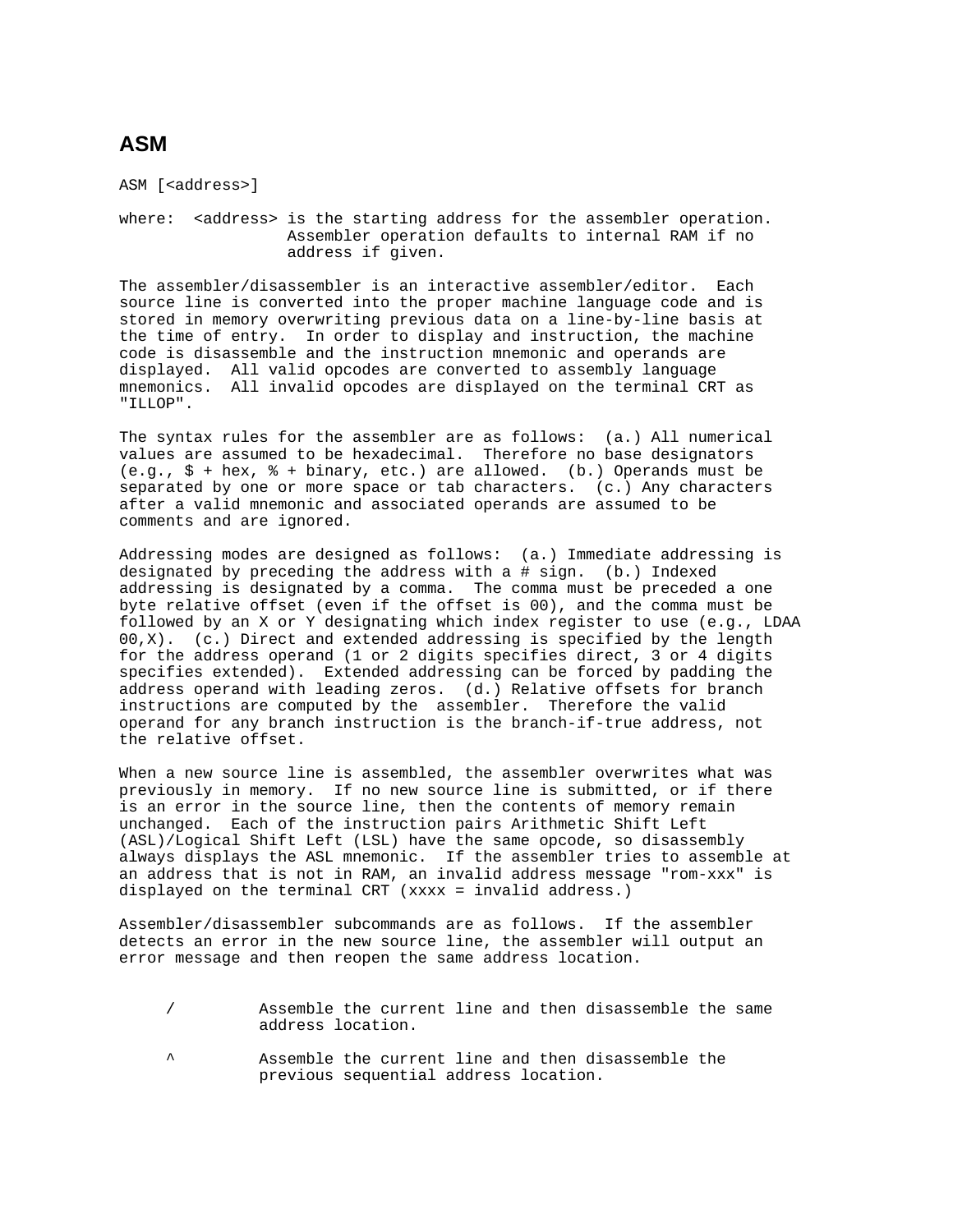|   |                                                       | next opcode address. | (RETURN) Assemble the current line and then disassemble the                                                                                                           |
|---|-------------------------------------------------------|----------------------|-----------------------------------------------------------------------------------------------------------------------------------------------------------------------|
|   | (CTRL)J                                               | address.             | Assemble the current line. If there isn't a new line to<br>assemble, then disassemble the next sequential address<br>location. Otherwise, disassemble the next opcode |
|   |                                                       |                      | (CTRL)A Exit the assembler mode of operation.                                                                                                                         |
|   | <b>EXAMPLES</b>                                       |                      | DESCRIPTION                                                                                                                                                           |
|   | >ASM 0200<br>0200 STOP \$FFFF<br>$>LDAA$ #55<br>86 55 |                      | Immediate mode addressing, requires, # before<br>operand.                                                                                                             |
|   | 0202 STOP \$FFFF<br>>STAA CO<br>97 CO                 |                      | Direct mode addressing.                                                                                                                                               |
|   | 0204 STOP \$FFFF<br>$>LDS$ 0, $X$<br>AE 00            |                      | Index mode, if offset = $0$ (, X) will not be<br>accepted.                                                                                                            |
|   | 0206 STOP \$FFFF<br>>BRA 0230                         |                      | Branch out of range message.                                                                                                                                          |
|   | Branch out of range                                   |                      |                                                                                                                                                                       |
|   | 0206 STOP \$FFFF<br>>BRA 0230<br>20 28                |                      | Branch offsets calculated automatically,<br>address required as conditional branch operand.                                                                           |
|   | 0208 STOP \$FFFF<br>>(CTRL)                           |                      | Assembler operation terminated.                                                                                                                                       |
| > |                                                       |                      |                                                                                                                                                                       |

Refer to the end of this chapter for additional operational information pertaining to the use of the assembler/disassembler.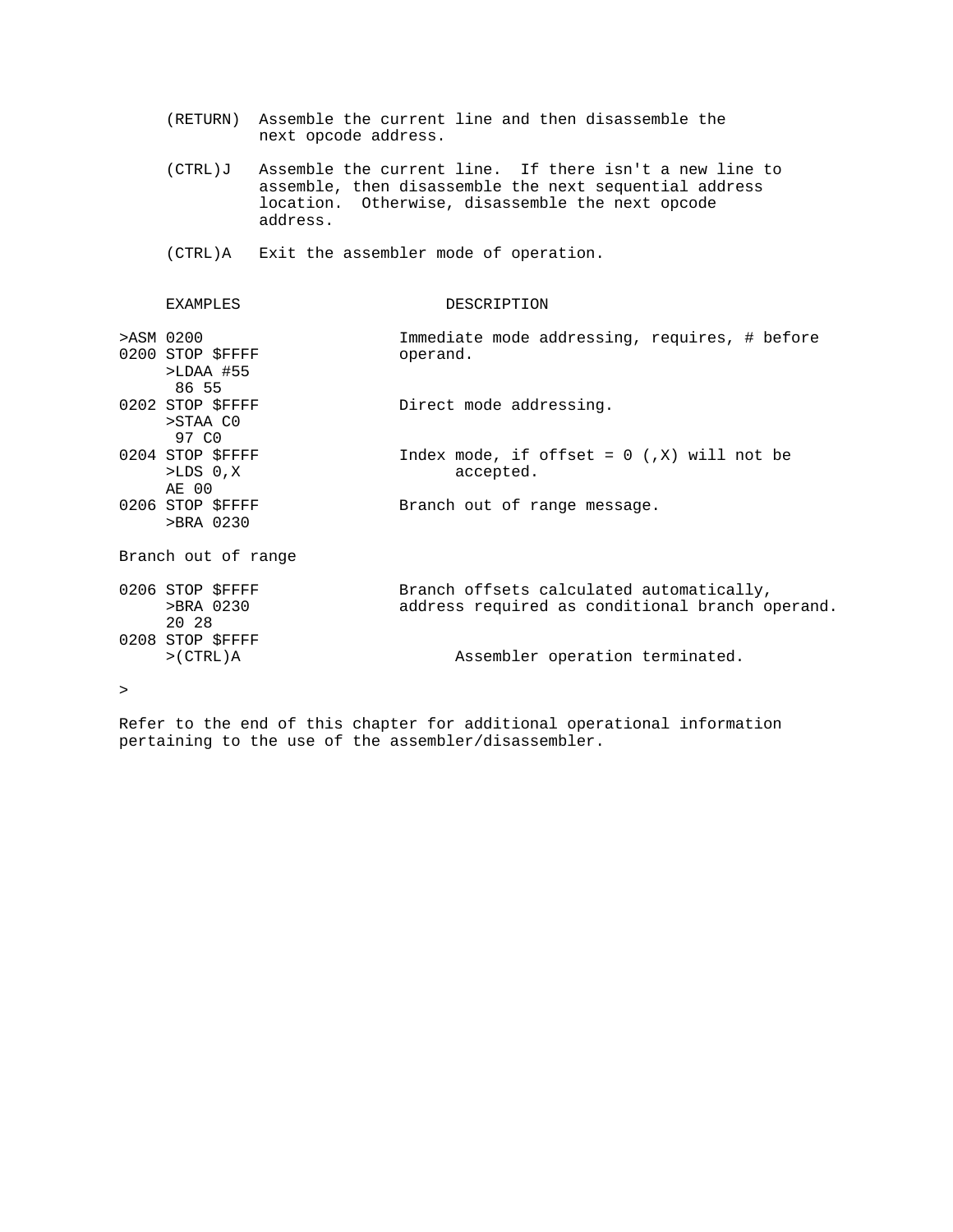### **BF - Block Fill**

Block Fill

BF <address1> <address2> <data>

where: <address1> Lower limit for fill operation.

<address2> Upper limit for fill operation.

<data> Fill pattern hexadecimal value.

The BF command allows the user to repeat a specific byte throughout a determined user memory range. If an invalid address is specified, an invalid address is specified, an invalid address message "rom-xxxx" is displayed on the terminal CRT (xxxx = invalid address).

| EXAMPLES |                  |  |  | DESCRIPTION |                         |  |  |  |                                                 |  |  |
|----------|------------------|--|--|-------------|-------------------------|--|--|--|-------------------------------------------------|--|--|
|          | >BF 0200 0230 FF |  |  |             | with data pattern FF.   |  |  |  | Fill each byte of memory from 0200 through 0230 |  |  |
|          | >BF 0200 0200 0  |  |  |             | Set location 0200 to 0. |  |  |  |                                                 |  |  |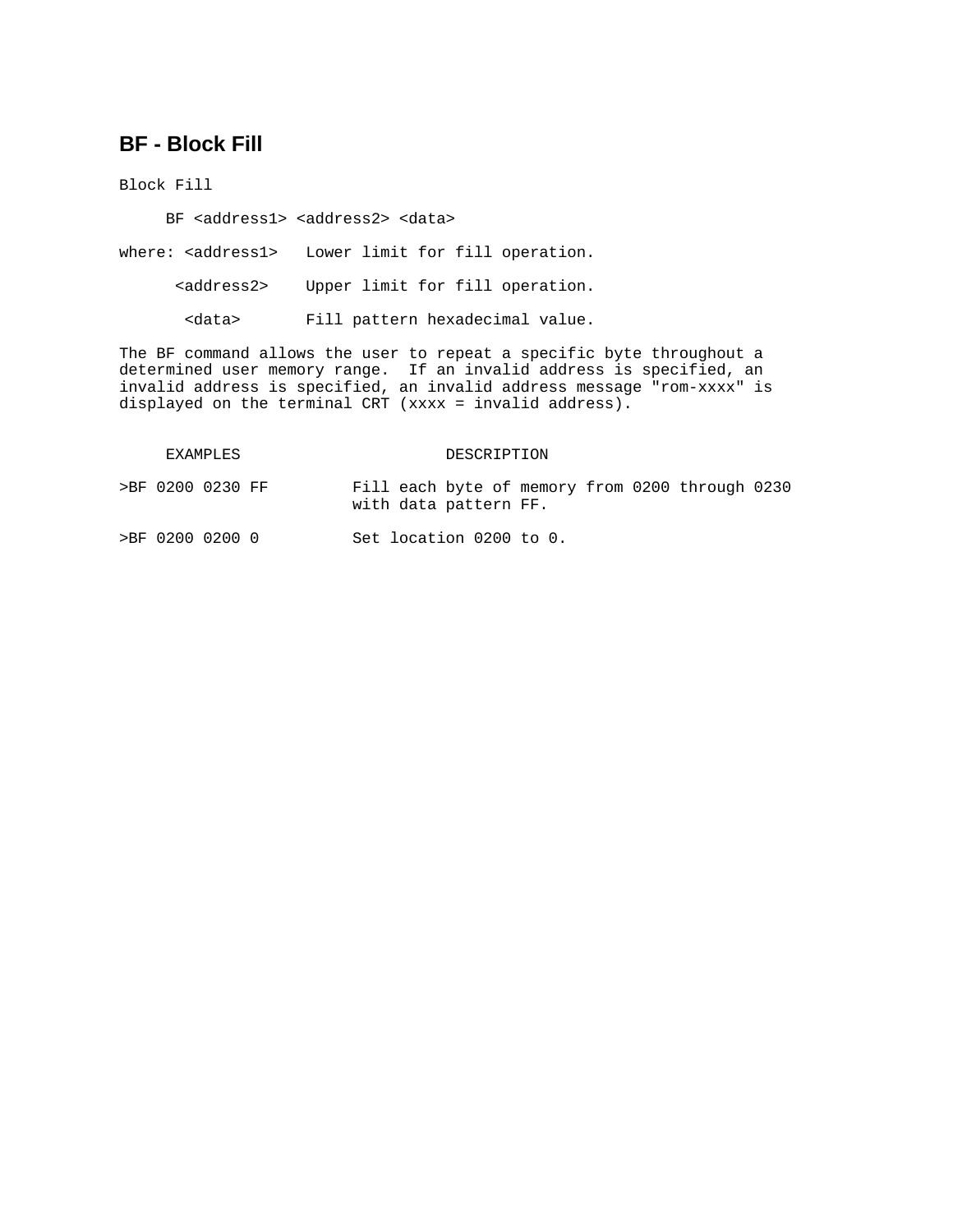### **Breakpoint Set - BR**

Breakpoint Set

- BR  $[-]$ [<address>]...
- where: [-] by itself removes (clears) all breakpoints.
	- [-] proceeding [<address.]... removes individual or multiple addresses from breakpoint table.

The BR command sets the address into the breakpoint address table. During program execution, a halt occurs to the program execution immediately preceding the execution of any instruction address in the breakpoint table. A maximum of four breakpoints may be set. After setting the breakpoint, the current breakpoint addresses, if any, are displayed. Whenever the G, CALL, or P commands are invoked, the monitor program inserts breakpoints into the user code at the address specified in the breakpoint table.

Breakpoints are accomplished by the placement of a software interrupt (SWI) at each address specified in the breakpoint address table. The SWI service routine saves and displays the internal machine state, then restores the original opcodes at the breakpoint location before returning control back to the monitor program.

SWI opcode cannot be executed or breakpointed in user code because the monitor program uses the SWI vector. Only RAM locations can be breakpointed. Branch on self instructions cannot be breakpointed.

| COMMAND FORMATS                | DESCRIPTION                                                           |
|--------------------------------|-----------------------------------------------------------------------|
| <b>BR</b>                      | Display all current breakpoints.                                      |
| BR saddress>                   | Set breakpoint.                                                       |
| BR $<$ addr $1>$ $<$ addr $2>$ | Set several breakpoints.                                              |
| $BR -$                         | Remove all breakpoints.                                               |
| $BR - addr1> < addr2>$         | Remove $\alpha$ ddr $1$ > and add $\alpha$ ddr $2$ >.                 |
| BR $<$ addr $1> - <$ addr $2>$ | Add <addr1>, clear all entries, then add<br/><addr2>.</addr2></addr1> |
| BR $<$ addr $1>  <$ addr $2>$  | Add <addr1>, then remove addr2&gt;.</addr1>                           |
| <b>EXAMPLES</b>                | DESCRIPTION                                                           |
| >BR 0203                       | Set breakpoint at address location<br>0203.                           |
| 0203 0000 0000 0000<br>$\geq$  |                                                                       |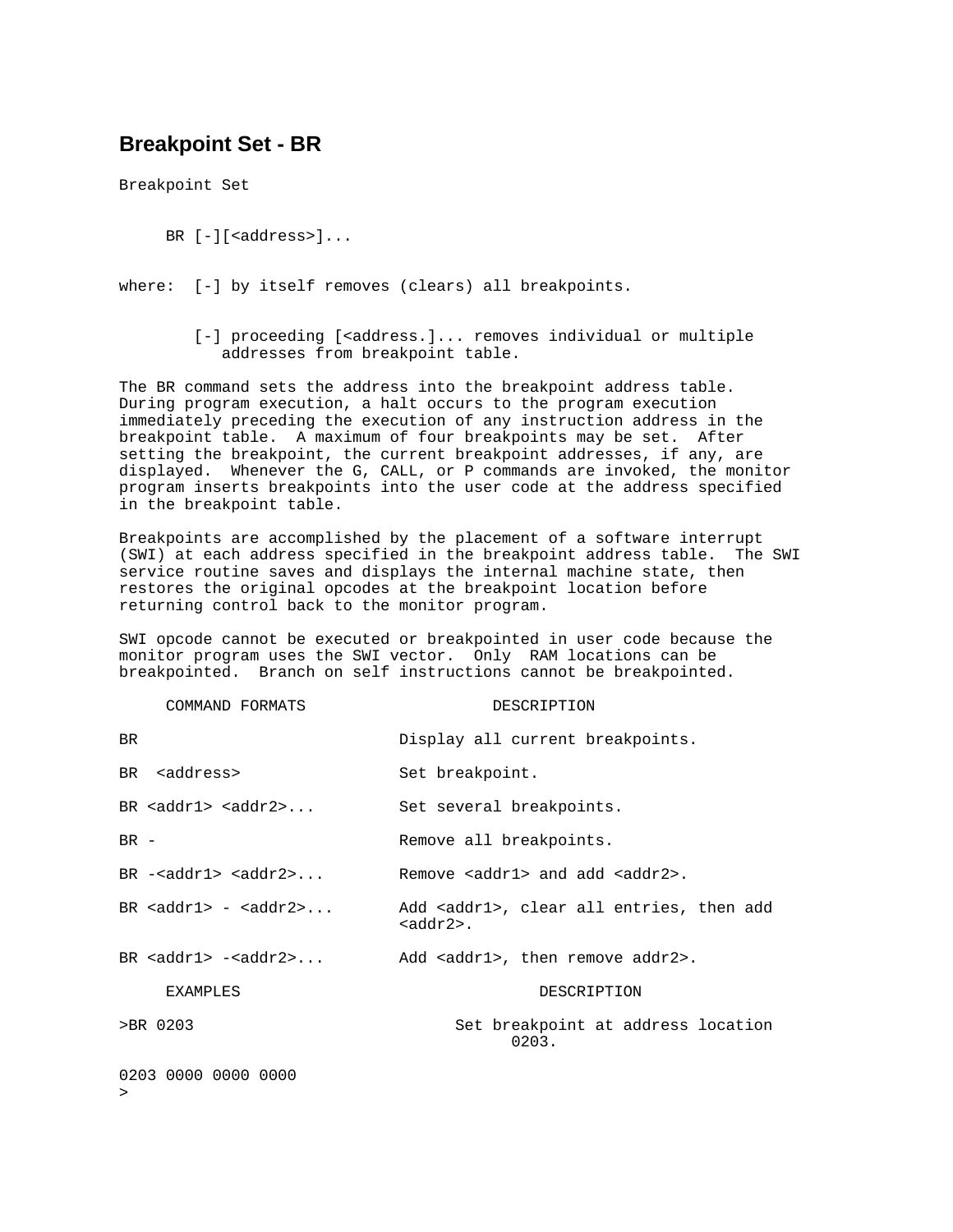>BR 0203 0205 0207 0209 Sets four breakpoints. Breakpoints at same address will result in only one<br>0203 0205 0207 0209 breakpoint being set. breakpoint being set. > >BR Display all current breakpoints. 0203 0205 0207 0209 > >BR - 0209 Remove breakpoint at address location 0209. 0203 0205 0207 0000  $\geq$ >BR 0209 - Clear breakpoint table and add C009. 0209 0000 0000 0000  $\geq$ >BR -  $\longrightarrow$  Remove all breakpoints. 0000 0000 0000 0000 > >BR E000 Only RAM locations can be breakpointed. rom-E000 Invalid Address message. 0000 0000 0000 0000 > >BR 0205 0207 0209 0211 0213 Maximum of four breakpoints cam be set. Full Full message. 0205 0207 0209 0211 >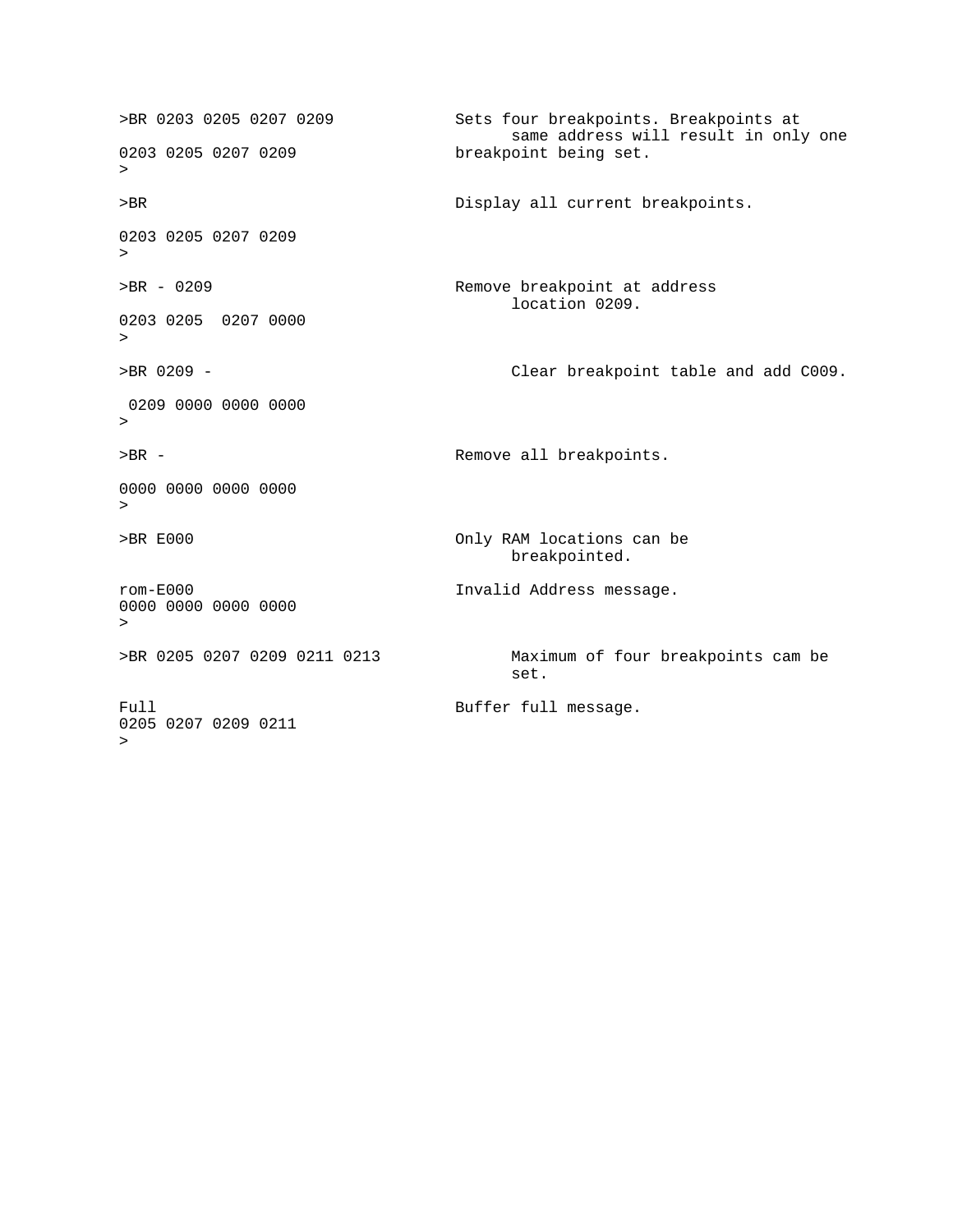### **BULK ERASE EEPROM - BULK**

BULK

The bulk command allows the user to erase all MCU EEprom locations (\$B600-\$B7FF). A delay loop is built in such that the erase time is about 5ms when running at 2 MHz E clock. This command is only applicable for A38P and A95J mask sets, and all future mask sets.

NOTE

 No erase verification message will be displayed upon completion of the bulk EEPROM erase operation. User must verify erase operation by examining one or two EEPROM locations using the MM or MD command.

#### EXAMPLE DESCRIPTION

| >BULK |                   |  |  | Bulk erase all MCU EEPROM locations |                                            |
|-------|-------------------|--|--|-------------------------------------|--------------------------------------------|
|       | $(SB600-SB7FF)$ . |  |  |                                     |                                            |
|       |                   |  |  |                                     | Prompt indicates erase sequence completed. |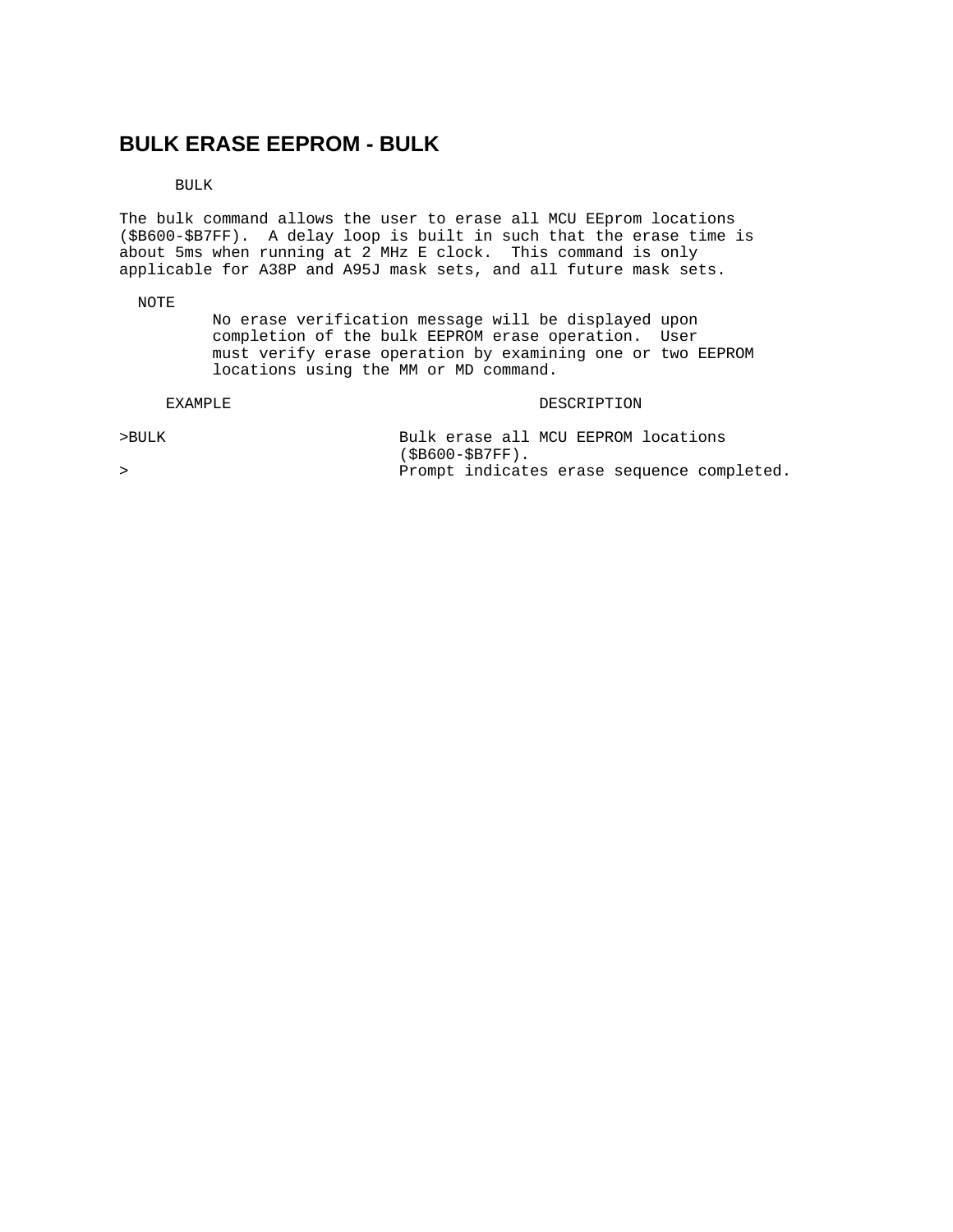### **BULK ERASE EEPROM AND CONFIG REGISTER - BULKALL**

#### BULKALL

The bulkall command allows the user to erase all MCU EEPROM locations (\$B600-\$B7FF) including the configuration (CONFIG) register location (\$103F). A delay loop is built in such that the erase time is about 5 ms when running at 2 MHz E Clock.

#### NOTE

 No erase verification message will be displayed upon completion of the bulkall EEPROM and configuration register erase operation. User must verify erase operation by examining one or two EEPROM locations/configuration register location using the MM or MD command.

CAUTION

Caution should be observed when erasing MCU EEPROM locations. MONITOR MCU configuration (CONFIG) register ROMON bit is cleared to disable MCU internal ROM, thereby allowing external EPROM containing the BUFFALO program to control MONITOR operations.

#### EXAMPLE DESCRIPTION

>BULKALL Bulk erase all MCU EEPROM (\$B600-\$B7FF) and configuration register (\$103F) locations.

> Prompt indicates erase sequence completed.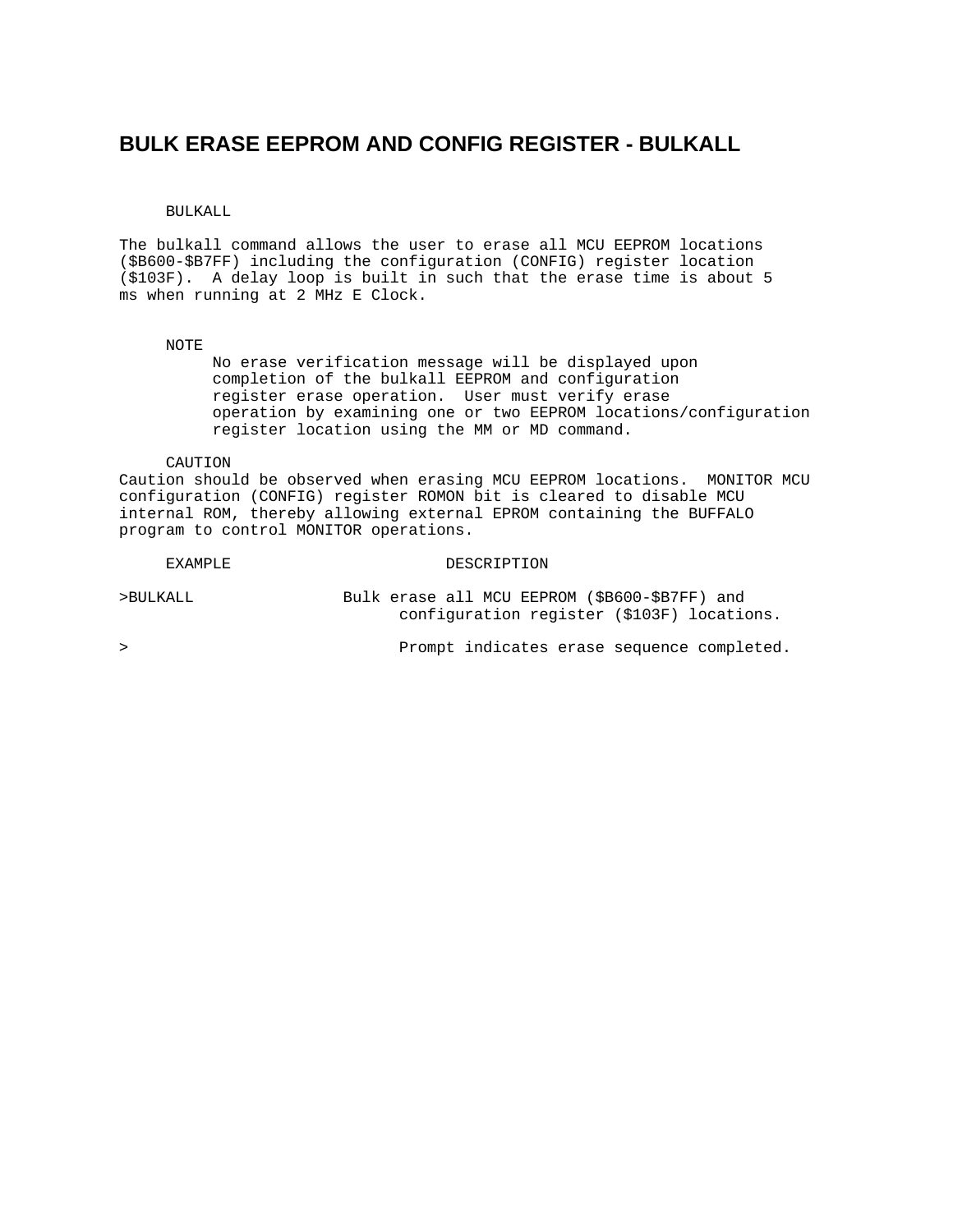### **CALL**

CALL [<address>]

where: <address> is the starting address where user program subroutine execution begins.

The CALL command allows the user to execute a user program subroutine. Execution starts at the current program counter (PC) address location , unless a starting address is specified. Two extra bytes are placed onto the stack before the return from interrupt (RTI) is issued so that the first unmatched return from subroutine (RTS) encountered will return control back to the monitor program. Thus any user program subroutine can be called and executed via the monitor program. Program execution continues until a breakpoint encountered, or the MONITOR reset switch S1 is activated (pressed).

EXAMPLE PROGRAM CALL, G, AND P COMMAND EXAMPLES

| >ASM 0200       |         | 0206 STX SFFFF |
|-----------------|---------|----------------|
|                 | >NOP    |                |
| 0200 STX SFFF   | 01      |                |
| $>LDAA$ #44     |         | 0207 STX SFFFF |
| 86 44           | >NOP    |                |
| 0202 STX \$FFFF | 01      |                |
| >STAA 07FC      |         | 0208 STX SFFFF |
| B7 07 FC        | $>$ RTS |                |
| 0205 STX \$FFFF | 39      |                |
| >NOP            |         | 0209 STX SFFFF |
| 01              | >(CTRL) |                |
|                 |         |                |

EXAMPLE DESCRIPTION

>CALL 0200 Execute program subroutine.

P-0200 Y-DEFE X-F4FF A-44 B-FE C-D0 S-004A Displays status of registers at time RTS encountered (except P register contents).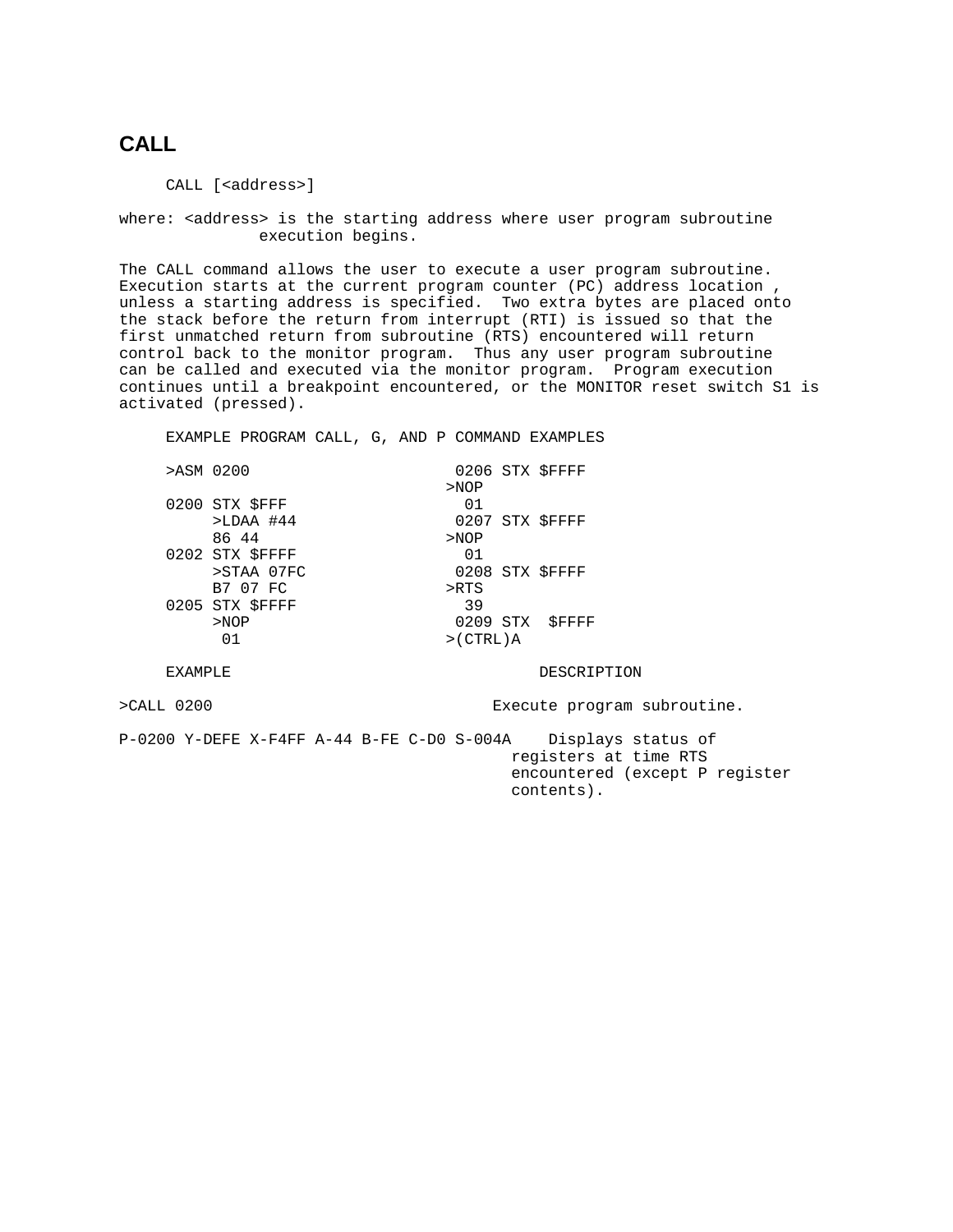#### **GO**

G [<address>]

where: <address> is the starting address where user program execution (free run in real time). The user may optionally specify a starting address where execution is to begin. Execution starts at the current program counter (PC) address location, unless a starting address is specified. Program execution continues until a breakpoint us encountered, or the MONITOR reset switch S1 is activated (pressed).

NOTE

Refer to example program shown and insert breakpoints at locations \$0205 and \$0207 for the following G command example.

 $0205$ .

|         | FXAMPLF.                                   |  |  | DESCRIPTION                                             |                           |  |  |  |  |  |
|---------|--------------------------------------------|--|--|---------------------------------------------------------|---------------------------|--|--|--|--|--|
| >\$0200 |                                            |  |  | Begin program execution at PC<br>address location 0200. |                           |  |  |  |  |  |
|         | P-0205 Y-0000-X-00CD A-44 B-FB C-DO S-004A |  |  |                                                         | Breakpoint encountered at |  |  |  |  |  |

### **HELP**

The HELP command enables the user available MONITOR command information to be displayed on the terminal CRT for quick reference purposes.

### **LOAD**

LOAD <T>

where: < host download command> download S-records to MONITOR via host port.

 <T> download S-records to MONITOR via terminal port.

The LOAD command moves (downloads) object data in S-record format from an external host computer to MONITOR. As the MONITOR monitor processes only valid S-record data, it is possible for the monitor to hang up during a load operation. If an S-record starting address points to and invalid memory location, the invalid address message "error addr xxxx" is displayed on the Terminal CRT (xxxx = invalid address).

```
EXAMPLES DESCRIPTION
```
>LOAD T MONITOR download command (via terminal port)

You can now us your PC Terminal program to send a file to the board.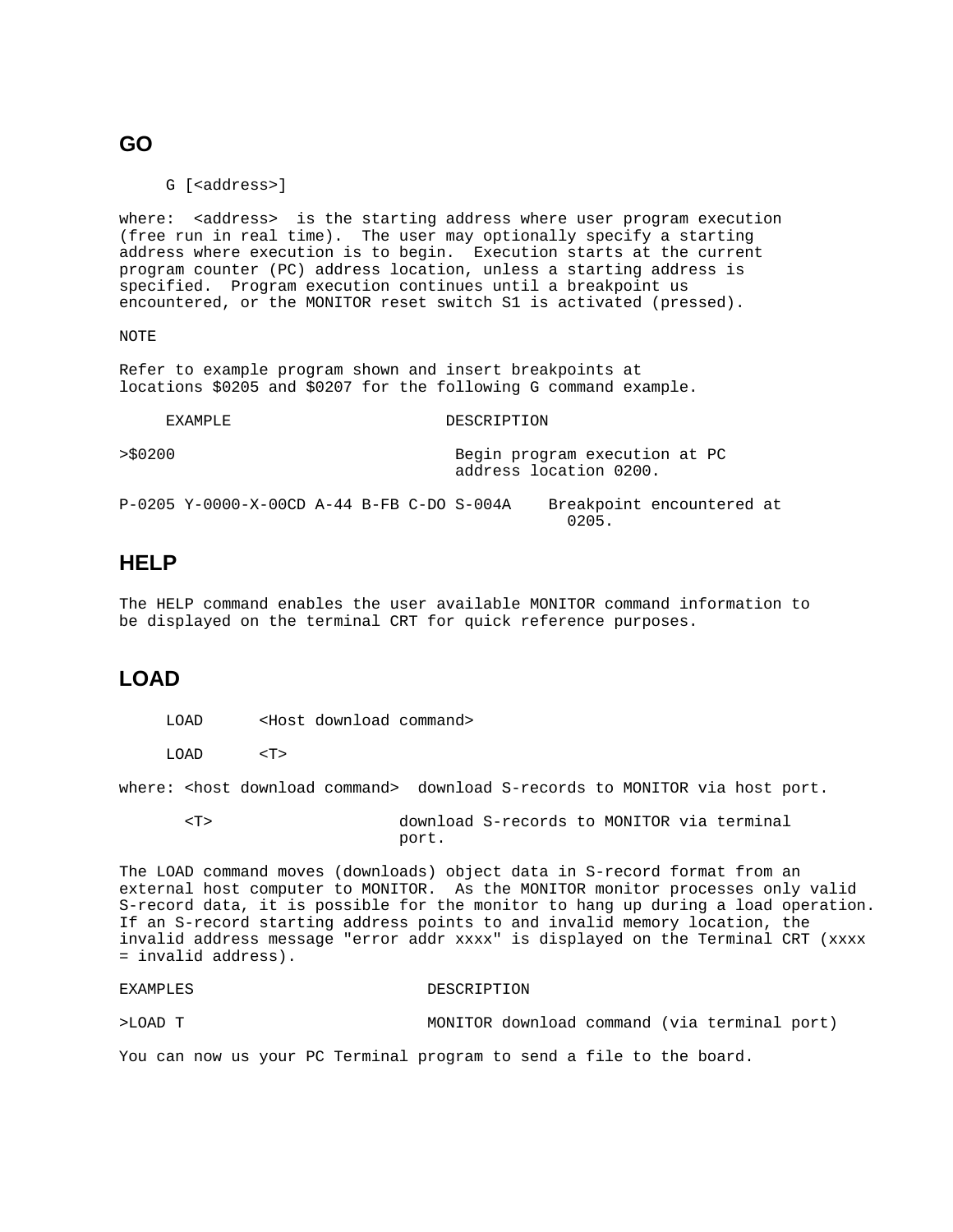#### **MEMORY DISPLAY - MD**

MD [<address1> [<address2>]]

where: <address1> Memory starting address (optional).

[<address2>] Memory ending address (optional).

The MD command allows the user to display a block of user memory beginning at address1 and continuing to address2. If address2 is not entered, 9 lines of 16 bytes are displayed beginning at address1. If address1 is greater than address2, the display will default to the first address. If no addresses are specified, 9 lines of 16 bytes are displayed near the last memory location accessed.

EXAMPLES

>MD

F7D0 AA AA AA AA AA AA AA AA AA AA AA AA AA AA AA AA ................ F7E0 AA AA AA AA AA AA AA AA AA AA AA AA AA AA AA AA ................ F7F0 AA AA AA AA AA AA AA AA AA AA AA AA AA AA AA AA ................ F800 AA AA AA AA AA AA AA AA AA AA AA AA AA AA AA AA ................ F810 AA AA AA AA AA AA AA AA AA AA AA AA AA AA AA AA ................ F820 AA AA AA AA AA AA AA AA AA AA AA AA AA AA AA AA ................ F830 AA AA AA AA AA AA AA AA AA AA AA AA AA AA AA AA ................ F840 AA AA AA AA AA AA AA AA AA AA AA AA AA AA AA AA ................ F850 AA AA AA AA AA AA AA AA AA AA AA AA AA AA AA AA ................ >

>MD 0230 0220

0230 FF FF FF FF FF FF FF FF FF FF FF FF FF FF FF FF ................. >

>MD 0200 0220

0200 FF FF FF FF FF FF FF FF FF FF FF FF FF FF FF FF ................. 0210 FF FF FF FF FF FF FF FF FF FF FF FF FF FF FF FF ................. 0220 FF FF FF FF FF FF FF FF FF FF FF FF FF FF FF FF .................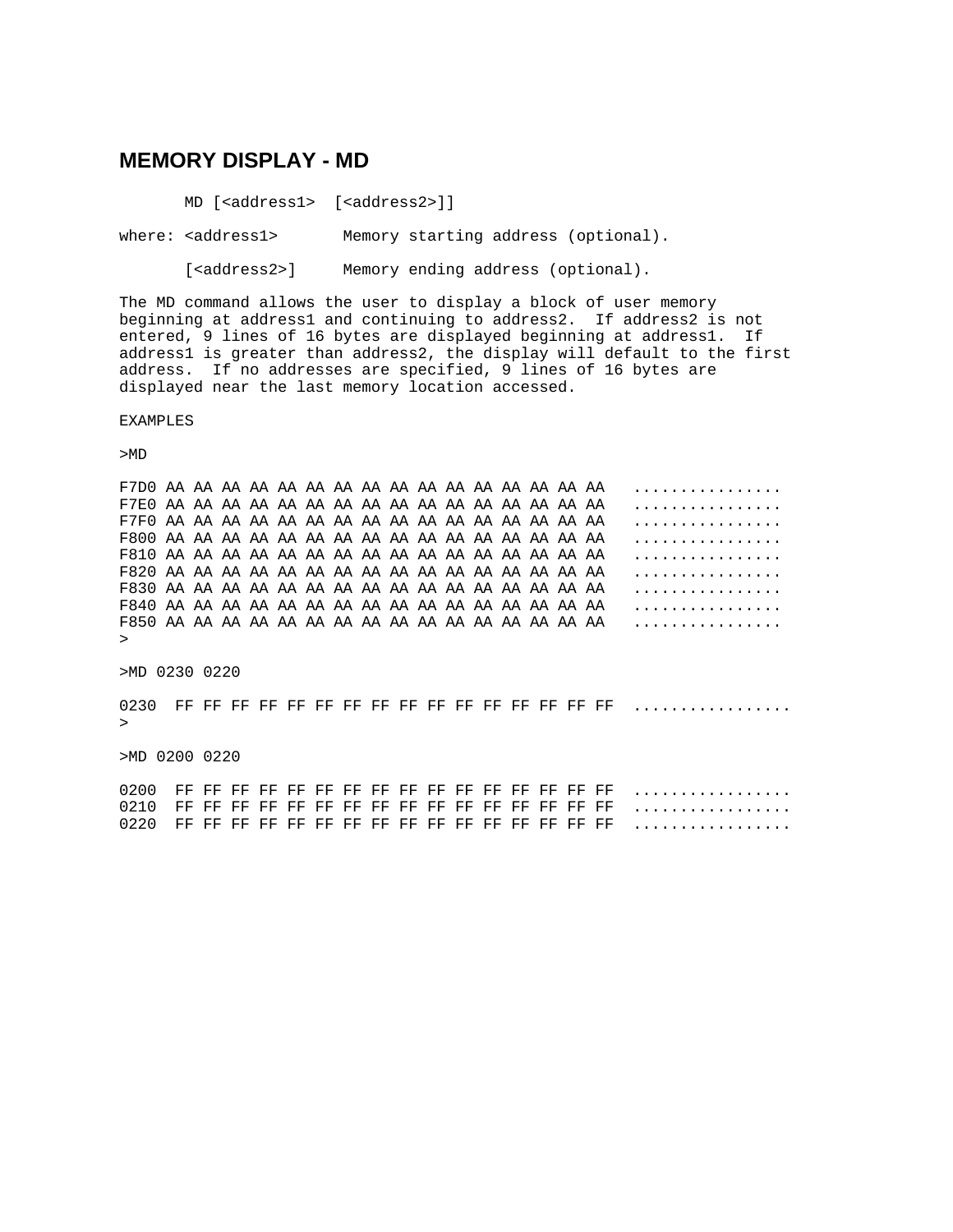#### **MEMORY MODIFY - MM**

MM [<address>]

CAUTION - Caution should be observed when modifying EEPROM locations. MONITOR MCU CONFIG register ROMON bit is cleared to disable MCU internal ROM.

where: <address> is the memory location at which to start display/modify.

The MM command allows the user to examine/modify contents in user memory at specified locations in an interactive manner. Once entered, the MM command has several submodes of operation that allow modification and verification of data. The following subcommands are recognized.

| CTRL J or (Space Bar) | Examine/modify next location.                  |
|-----------------------|------------------------------------------------|
| CTRL H or A           | Examine/modify previous location.              |
|                       | Examine/modify same location.                  |
| RETURN                | Terminate MM operation.                        |
|                       | Compute branch instruction relative<br>offset. |

If an invalid address is specified, the invalid address message "rom" is displayed on the terminal CRT>

EXAMPLES DESCRIPTION >MM 0700 Display memory location 0700. 0700 44 66/ Change data at 0700 and re-examine location. 0700 66 55A Change data at 0700 and backup one location.<br>06FF FF AA(RETURN) Change data at 06FF and terminate MM operation. Change data at 06FF and terminate MM operation. >MM 013C Display memory location. 013C F7 C18E0 51 Compute offset, result = \$51. 013C F7 >MM 0200 Examine location \$0200. 0200 55 80 C2 00 CE C4 Examine next location(s) using (Space Bar).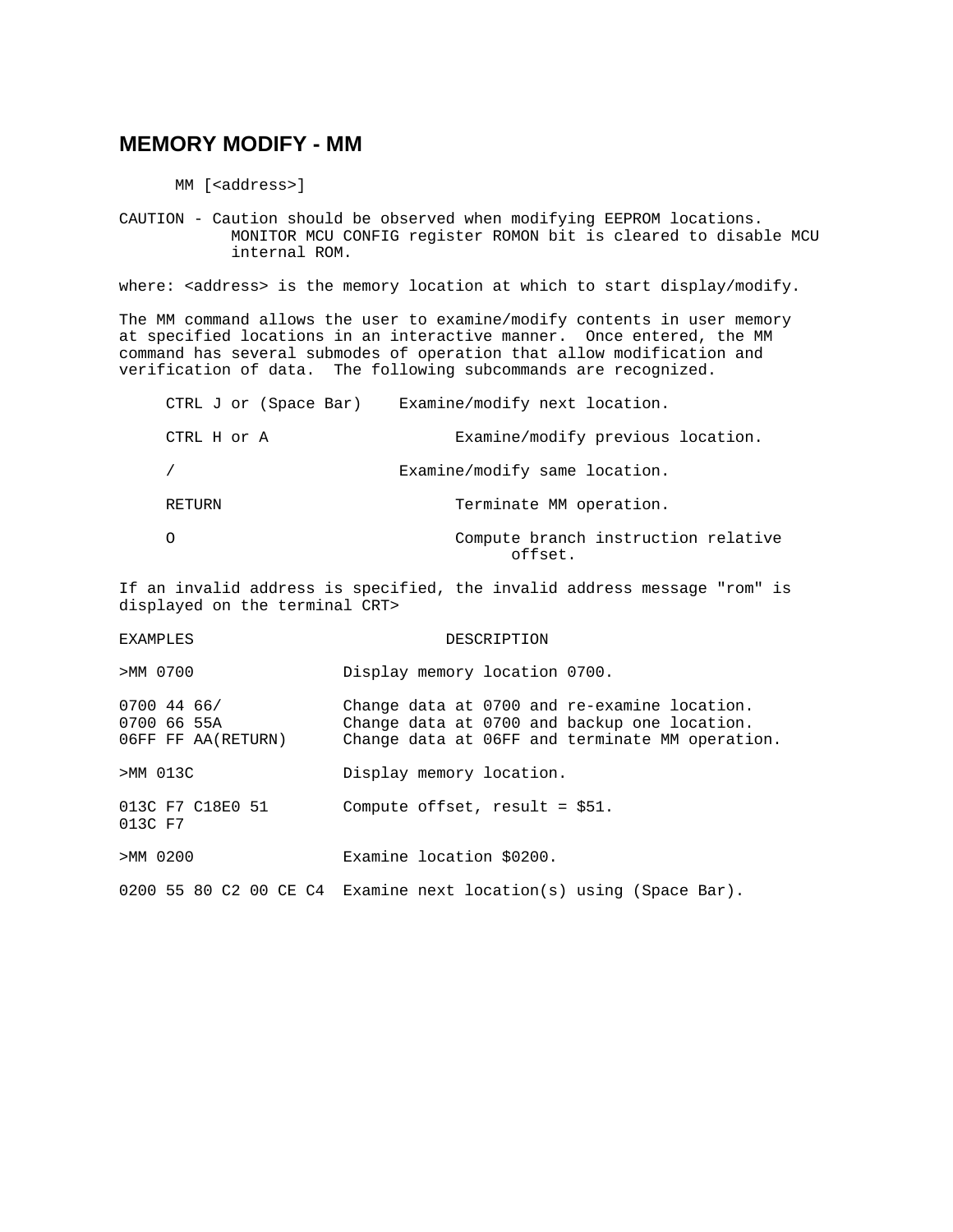### **MOVE**

MOVE <address1> <address2> [<dest>]

where: <address1> Memory starting address.

<address2> Memory ending address.

[<dest>] Destination starting address (optional).

The MOVE command allows the user to copy/move memory to new memory location. If the destination is not specified, the block of data residing from address1 to address2 will be moved up one byte. Using the MOVE command on EEPROM locations will program EPROM cells.

The MOVE command is useful when programming EEPROM. As an example, a program is created in user RAM using the assemble, debugged using the monitor, and then programmed into EEPROM with the MOVE command.

No messages will be displayed on the terminal CRT upon completion of the copy/move operation, only the prompt is displayed.

CAUTION

Caution should be observed when moving data into EEPROM locations. MONITOR MCU CONFIG register ROMON bit is cleared to disable MCU internal ROM.

#### Example Description

| >MOVE E000 E7FF 0200 |  |  |  | Move data from locations \$E000-\$E7FF to |                          |  |
|----------------------|--|--|--|-------------------------------------------|--------------------------|--|
|                      |  |  |  |                                           | locations \$0200-\$09FF. |  |
|                      |  |  |  |                                           |                          |  |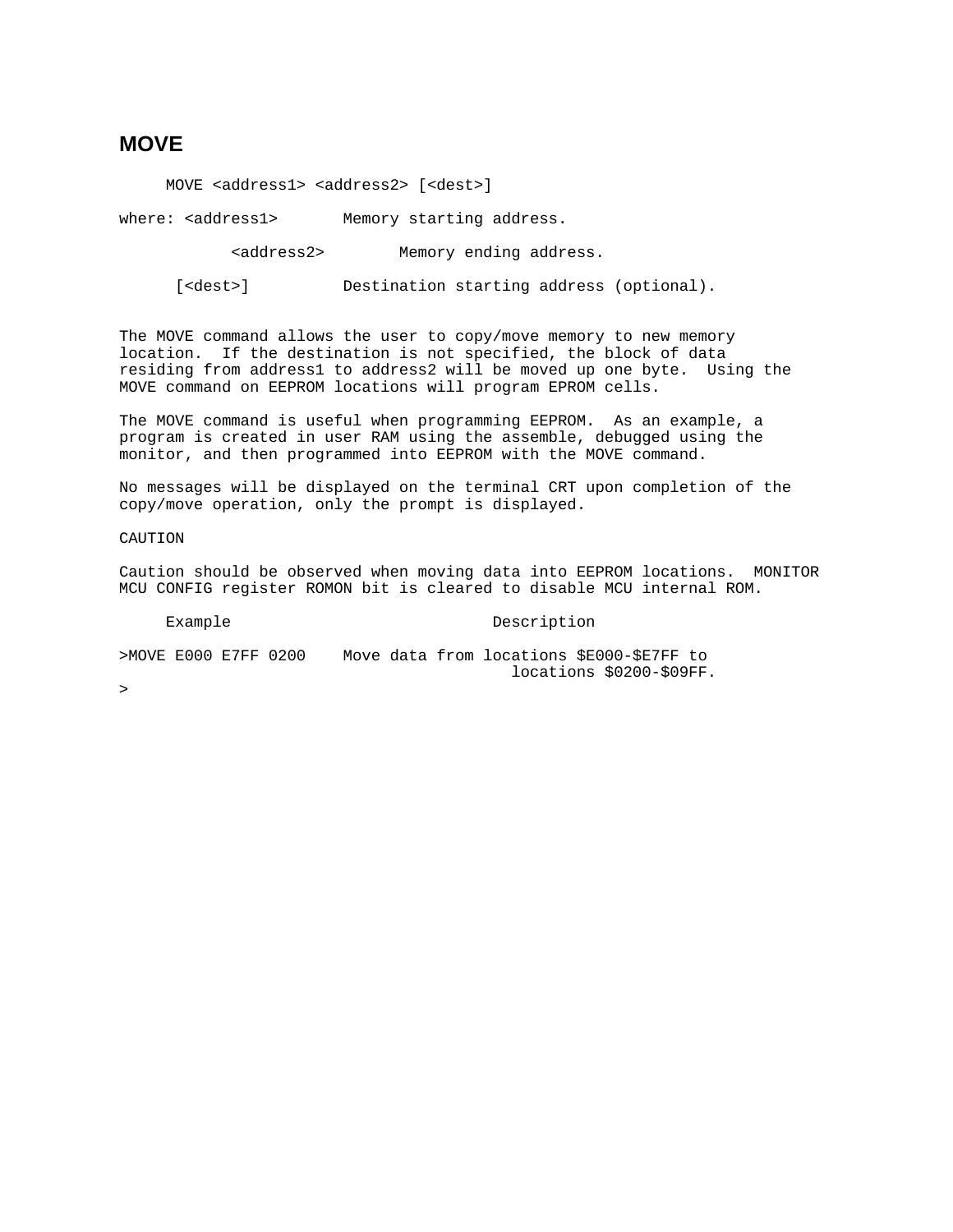### **PROCEED**

P

This command is used to proceed or continue program execution without having to remove assigned breakpoints. This command is used to bypass assigned breakpoints in a program executed by the G command.

#### NOTE

|                                                        | Refer to example program show for the following P command<br>example. Breakpoints have been inserted at locations \$0205 and \$0207 |  |  |  |  |  |  |  |  |
|--------------------------------------------------------|-------------------------------------------------------------------------------------------------------------------------------------|--|--|--|--|--|--|--|--|
| <b>EXAMPLE</b>                                         | DESCRIPTION                                                                                                                         |  |  |  |  |  |  |  |  |
| $>G$ 0200                                              | Start execution at 0200.                                                                                                            |  |  |  |  |  |  |  |  |
| P-0205 Y-7982 X-FF00 A-44 B-70 C-DO S-004A<br>$\geq$   | Breakpoint encountered at<br>0205.                                                                                                  |  |  |  |  |  |  |  |  |
| $>$ $P$                                                | Continue execution.                                                                                                                 |  |  |  |  |  |  |  |  |
| $P-0207$ Y-7982 X-FF00 A-44 B-70 C-C0 S-004A<br>$\geq$ | Breakpoint encountered at<br>0207                                                                                                   |  |  |  |  |  |  |  |  |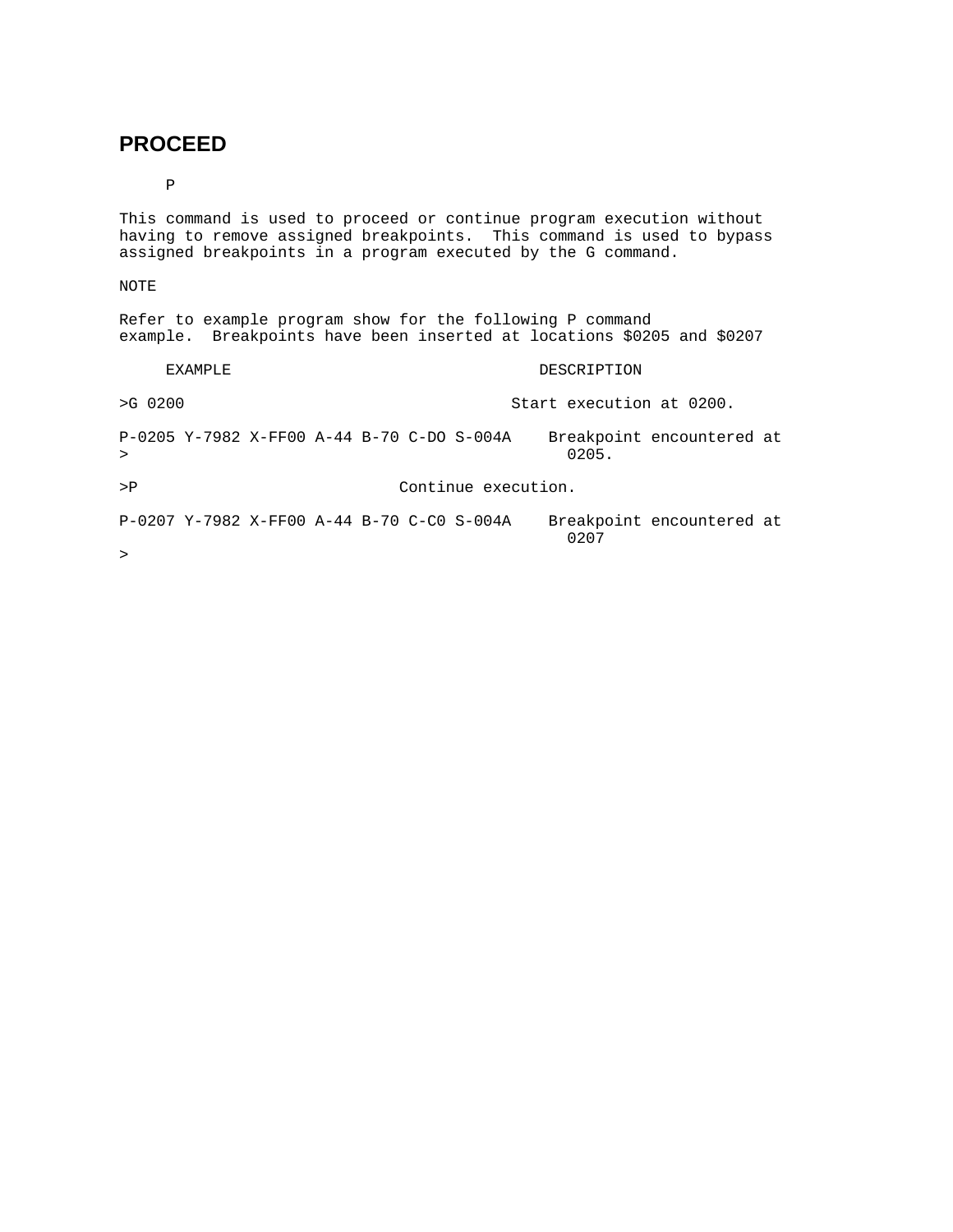#### **REGISTER MODIFY - RM**

 $RM$   $[p, x, a, b, c, s]$ 

The RM command is used to modify the MCU program counter (P), Y index (Y), X index (X), A acculmulator (A), B accumulator (B), C accumulator (C), and stack pointer (S) register contents.

EXAMPLE DESCRIPTION >RM Display P register contents. P-0200 Y-798 X-FF00 A-44 B-70 C-C0 S-0054 P-0207 0220 Modify P register contents.

>

>RM X Display X register contents. P-C007 Y-7982 X-FF00 A-44 B-70 C-C0 S-0054 X-FF00 0220 Modify X register contents.

>

>RM Display P register contents. P-0220 Y0DEFE X-0220 A-DF B-DE C-D0 S-0054 Display remaining registers. Y-DEFE (SPACE BAR) X-0220 (SPACE BAR) A-DF (SPACE BAR) B-DE (SPACE BAR) C-DO (SPACE BAR) S-0054 SPACE BAR) (SPACE BAR) entered following stack pointer display will terminate RM command.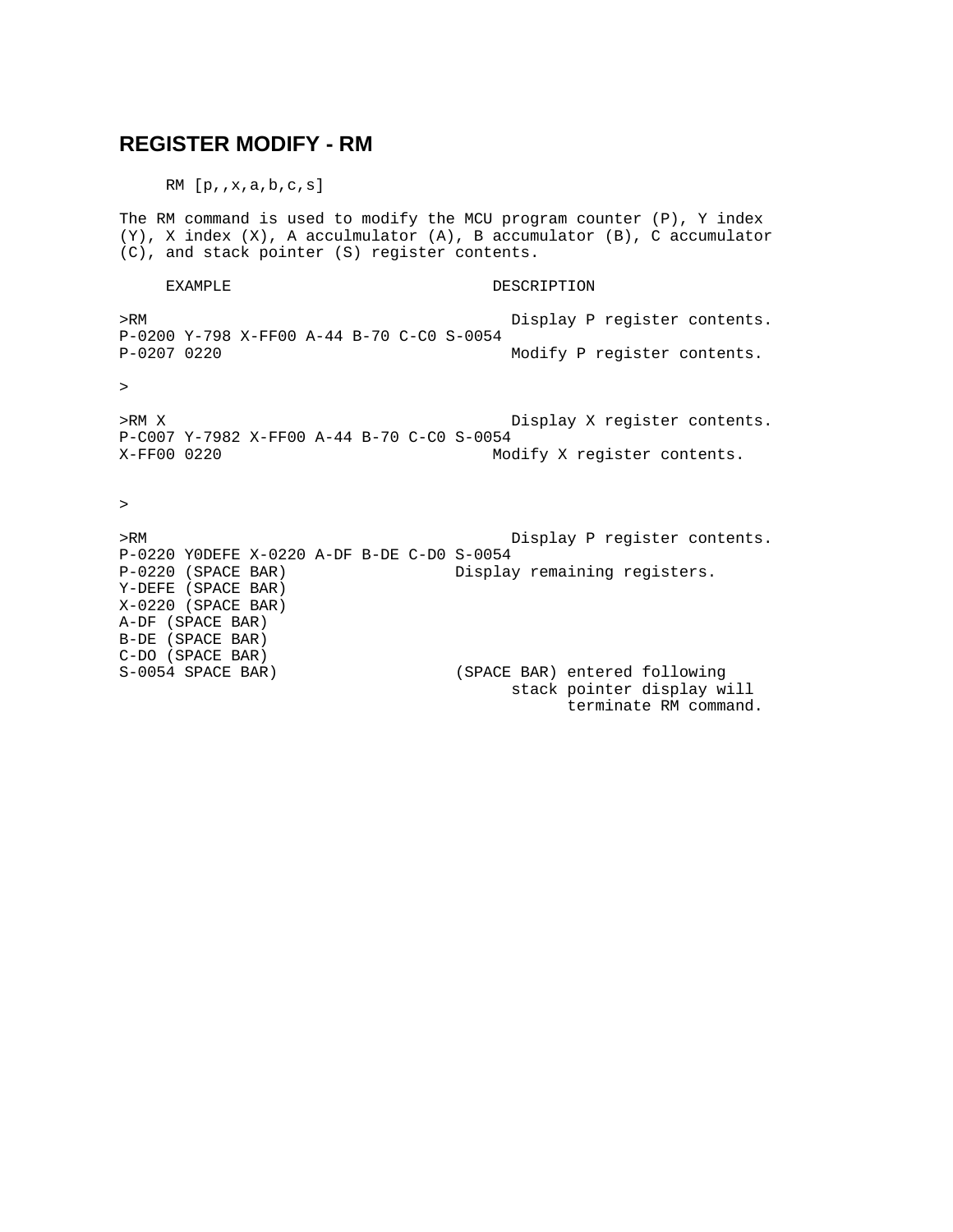### **TRACE - T**

T [<n>]

where: <n> is the number (in hexadecimal, \$1-FF max.) of instructions to execute.

The T command allows the user to monitor program execution on an instruction-by-instruction basis. The user may optionally execute several instructions at a time by entering a count value (up to \$FF). Execution starts at the current program counter (PC). The PC display with the event message is of the next instruction to be executed. The trace command operates by setting the OC5 interrupt to time out after the first cycle of the first opcode fetched.

(Install JP13 on CMD11A Board to connect OC5 to XIRQ for Trace to operate)

| <b>EXAMPLES</b>                                                   | DESCRIPTION        |
|-------------------------------------------------------------------|--------------------|
| $\mathcal{F}$                                                     | SINGLE TRACE       |
| $Op - 86$<br>P-0202 Y-DEFE X-FFFF A-44 B-00 C-00 S-004B<br>$\geq$ |                    |
| $>$ T $\overline{2}$                                              | MULTIPLE TRACE (2) |
| $Op-B7$<br>P-0205 Y-DEFE X-FFFF A-44 B-00 C-00 S-004B             |                    |
| $Op-01$<br>$P-0206$ Y-DEFE X-FFFF A-44 B-00 C-00 S-004B<br>$\geq$ |                    |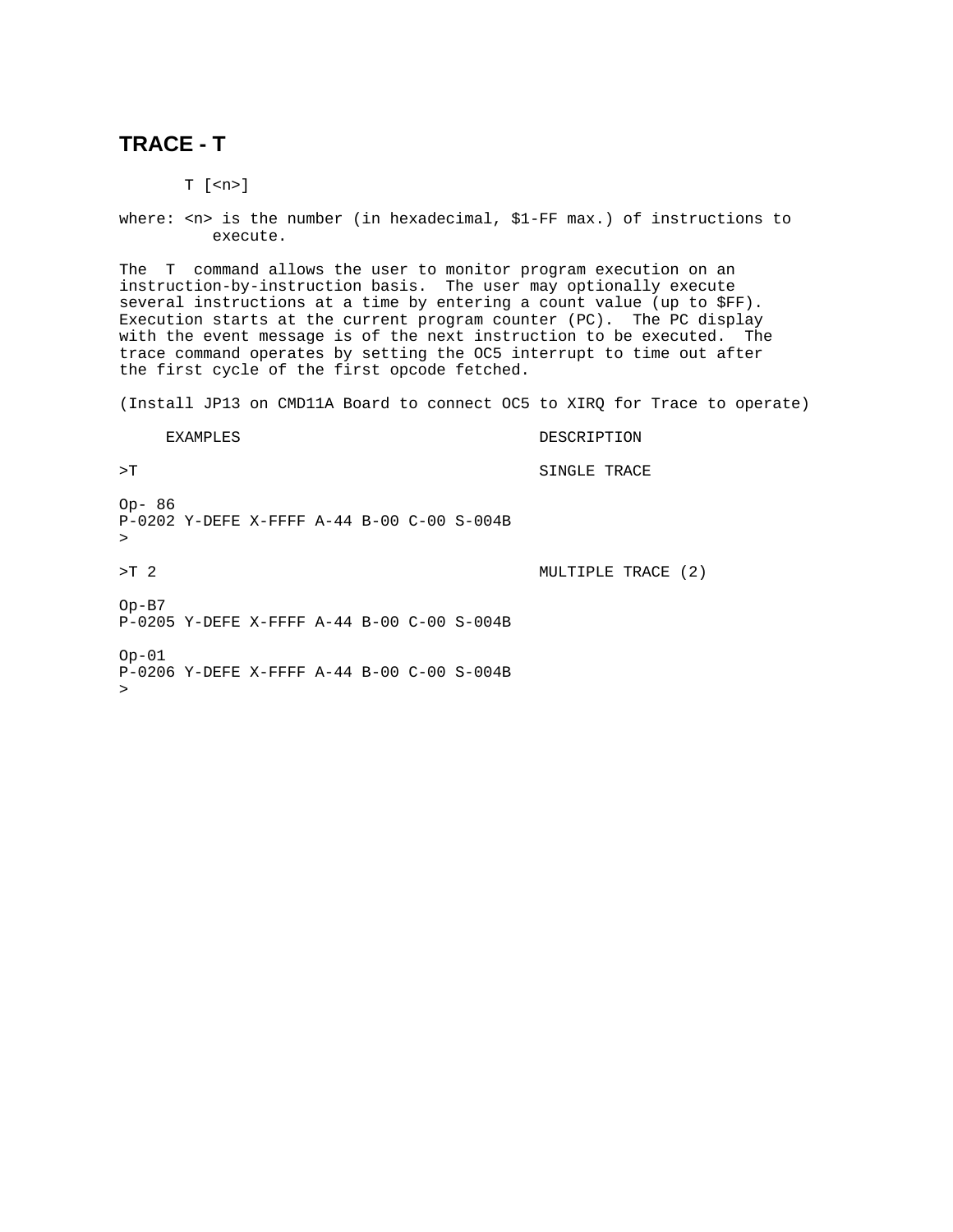### **TRANSPARENT MODE - TM**

TM

The TM connects the MONITOR host port to the terminal port, which allows direct communication between the terminal and the host computer. All I/O between the ports are ignored by the MONITOR until the exit character is entered from the terminal.

The TM subcommands are as follows:

| $(CTRL)$ A |  |  | Exit from transparent mode   |
|------------|--|--|------------------------------|
| (CTRL)B    |  |  | Send break to host computer. |

#### EXAMPLE DESCRIPTION

>TM Enter transparent mode.

. Host computer input

. (CTRL)A Task completed. Enter exit command. > exit transparent mode.

.

Refer to the downloading procedures at the end of this chapter for additional information pertaining to the use of the TM command. Verify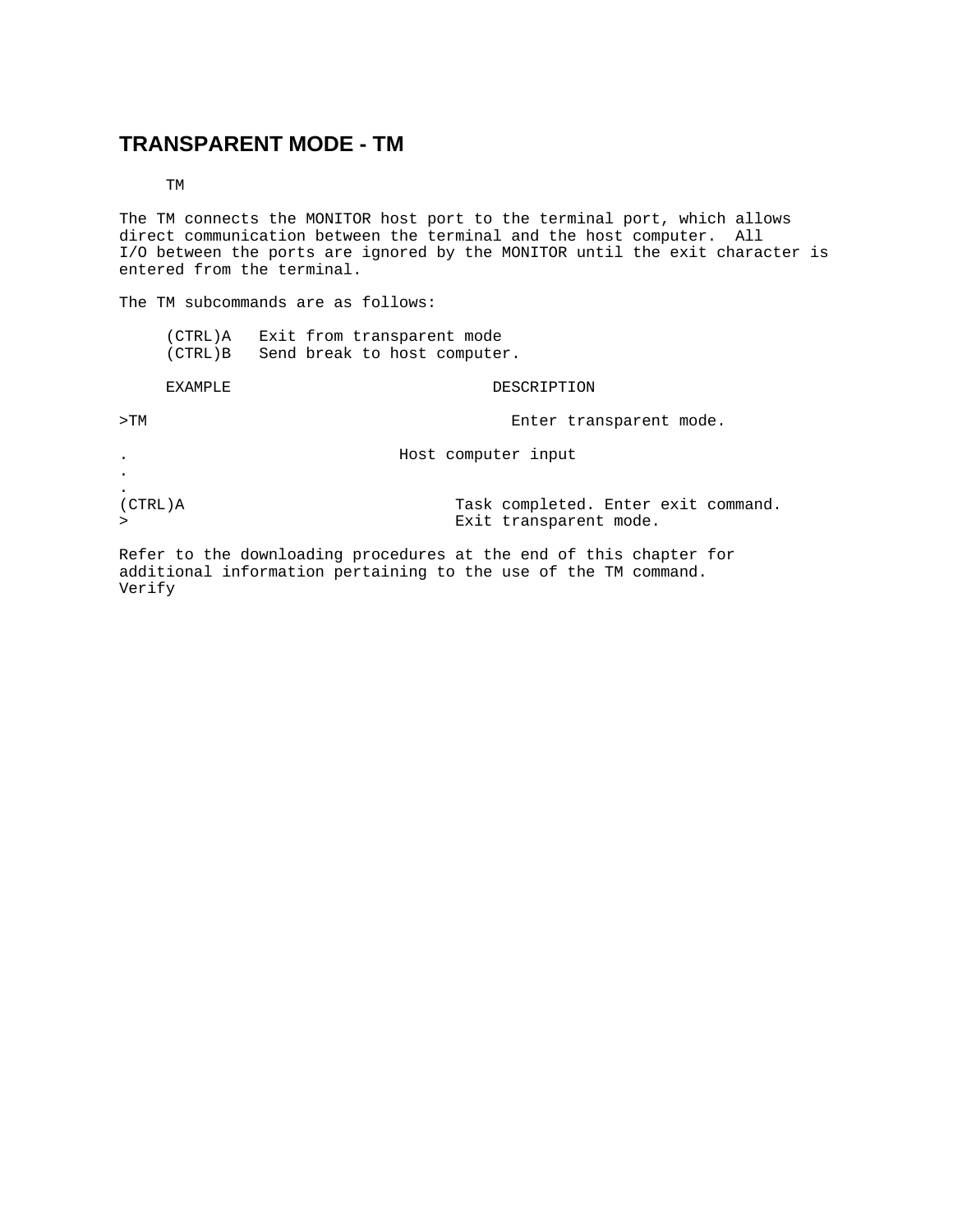### **VERIFY**

 VERIFY <T> where: < host download command> compare memory to host port download data. <T> compare memory to terminal port download data. The VERIFY command is similar to the LOAD command except that the VERIFY command instructs the MONITOR to compare the downloaded S-record data to the data stored in memory. EXAMPLES DESCRIPTION >VERIFY cat trial.out Enter verify command. cat trial.out done Verification completed. > >VERIFY cat trial.out Enter verify command. cat trial.out Mismatch encountered. error addr E000 **EXALL** Extror message displaying first byte address. Refer to the downloading procedures at the end of this chapter for

additional information pertaining to the use of the LOAD command.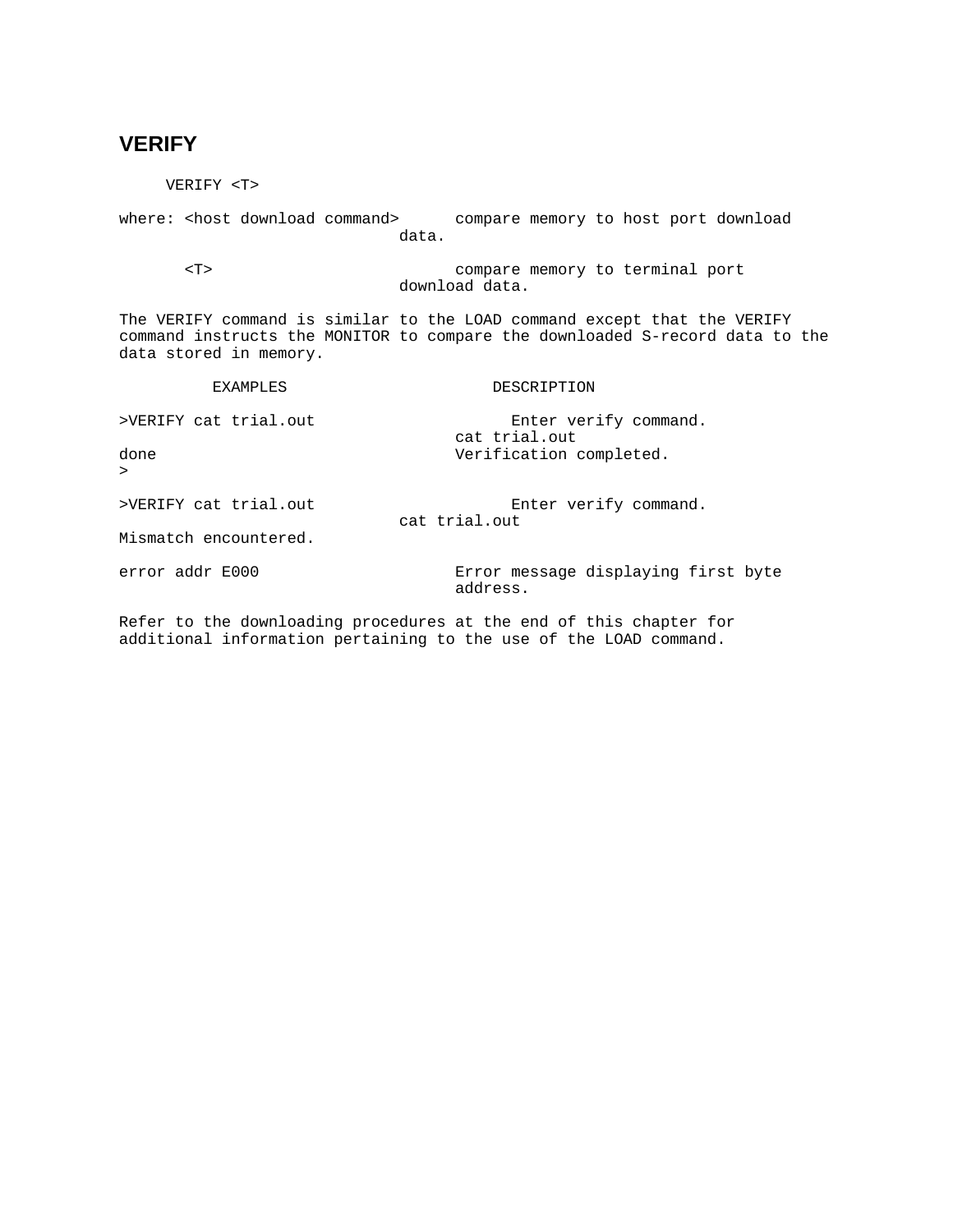# **ASSEMBLY / DISASSEMBLY PROCEDURES**

The assembler/disassembler is an interactive assembler/editor. Each source line is converted into the proper machine language code and is stored in memory overwriting previous data on a line-by-line basis at the time of entry. in order to display an instruction, the machine code is disassembled and the instruction mnemonic and operands are displayed. All valid opcodes are converted to assembly language nmemocs. All invalid opcodes are displayed on the terminal CRT as "ILLOP".

The syntax rules for the assembler are as follows: (a.) All numerical values are assumed to be hexadecimal. Therefore no base designators  $(e,q, \xi = \text{hex}, \xi = \text{binary}, \text{etc.})$  are allowed. (b.0 Operands must be separated by one or more space or tab characters. (c.) Any characters after a valid mnemonic and associated operands are assumed to be comments and are ignored.

Addressing modes are designated as follows: (a.) Immediate addressing is designated by preceding the address with a # sign. (b.) Index addressing is designated by a comma. The comma must be preceded a one byte relative offset (even if the offset is 00), and the comma must be followed by an X or Y designating which index register to use (e.g., LDAA  $00,X$ ). (c.) Direct and extending addressing is specified by the length of the address operand (1 or 2 digits specifies direct, 3 0r 4 digits specifies extended). Extended addressing can be forced by padding the address operand with leading zeros. (d.) Relative offsets for branch instructions are computed by the assembler. Therefore the valid operand for any branch instruction is the branch-if-true address, not the relative offset.

Assembler/disassembler subcommands are as follows. If the assembler directs an error in the new source line, the assembler will output an error message and then reopen the same address location.

- / Assemble the current line and then disassemble the same address location.
- ^ Assemble the current line and then disassemble the previous sequential address location.
- (RETURN) Assemble the current line and then disassemble the next opcode address.
- (CTRL)J Assemble the current line. If there isn't a new line to assemble, then disassemble the next sequential address location. Otherwise, disassemble the next opcode address.

(CTRL)A Exit the assembler mode of operation.

When a new source line is assembles, the assembler overwrites what was previously in memory. If now new source line is submitted, or if there is an error in the source line, then the contents of memory remain unchanged. Each of the instruction pairs Arithmetic Shift Left (ASL)/Logical Shift Left (LSL) have the same opcode, so disassembly always displays the ASL mnemonic. If the assembler tries to assemble at an address that is not in RAM, an invalid address message "rom-xxx" is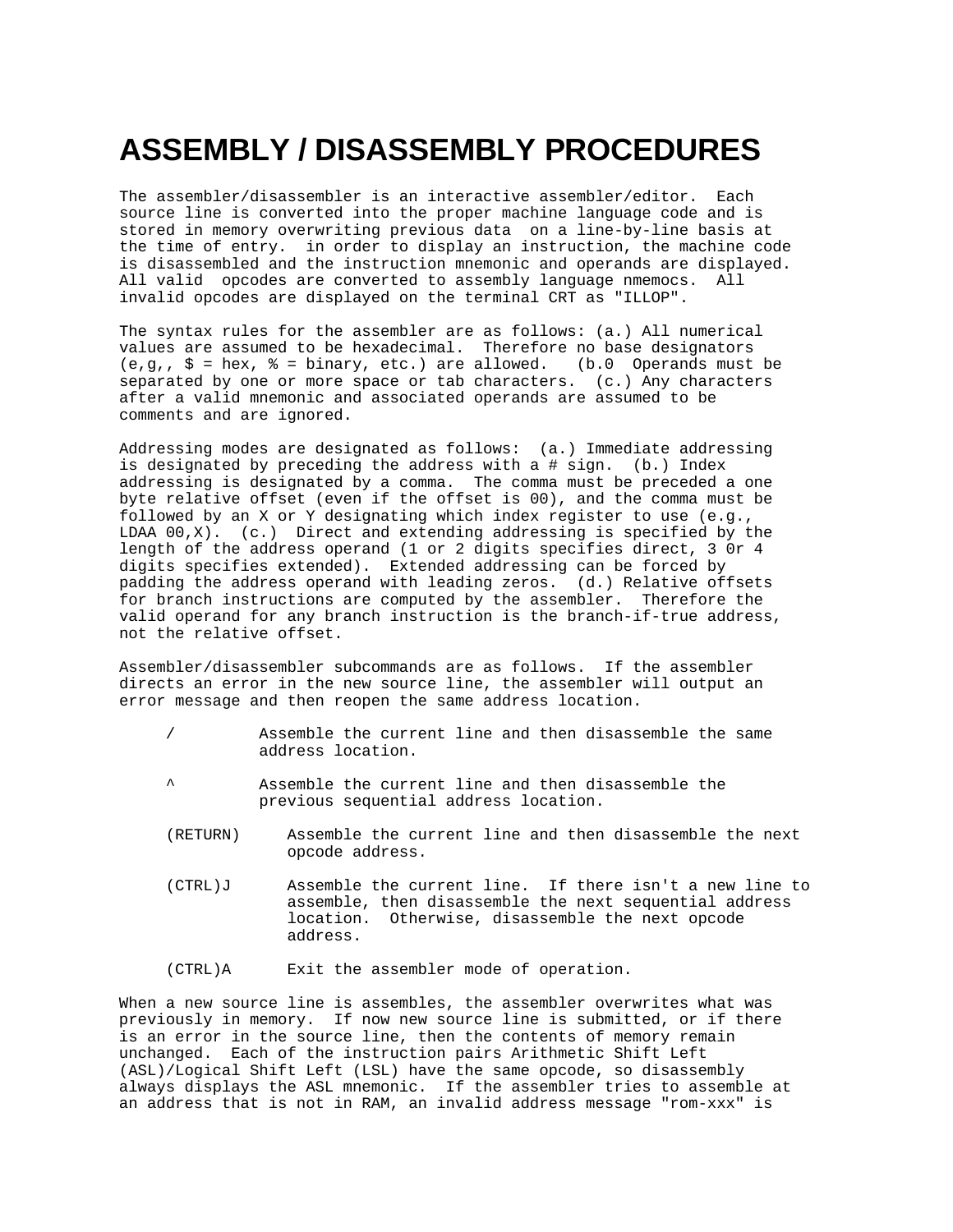displayed on the terminal CRT (xxxx = invalid address).

# **DOWNLOADING PROCEDURES**

This portion of text describes the downloading procedures. The downloading operation enables the user to transfer information from a host computer to the MONITOR (or target system memory) using the LOAD command. The VERIFY command is used to compare the S-record data to memory data.

Specific downloading procedures are described enabling the user to IBM Personal Computer (PC) host computer system. Downloading operations are accomplished utilizing the TM and LOAD commands. The TM (Transport Mode) command connects the MONITOR host port to the terminal port, which allows direct communication between the terminal and host computer. All I/O between the ports are ignored by the MONITOR until the exit command (CTRL)A is entered from the terminal. The LOAD command moves data information in S-record format from an external host computer to the MONITOR user RAM.

The following pages provide examples and descriptions of how to perform downloading operations in conjunction with an IBM PC host computer.

Prior to performing any IBM PC operation, ensure that both IBM PC and MONITOR baud rates are identical.

NOTE

IBM PC to MONITOR interconnection is accomplished by a single RS-232C cable assembly. This cable is connected to the MONITOR terminal I/O port connector COM1 for downloading operations.

To perform the IBM PC to MONITOR downloading procedure, perform/observe the following:

| <b>EXAMPLE</b>                                                                       | DESCRIPTION                                         |  |  |  |  |  |  |  |
|--------------------------------------------------------------------------------------|-----------------------------------------------------|--|--|--|--|--|--|--|
| C>KERMIT<br>IBM-PC Kermit-MS VX.XX<br>Type ? for help                                | IBM PC prompt. Enter KERMIT<br>program.             |  |  |  |  |  |  |  |
| Kermit-MS>SET BAUD 9600<br>Kermit-MS>-CONNECT                                        | Set IBM PC baud rate.<br>Connect IBM PC to MONITOR. |  |  |  |  |  |  |  |
| [Connecting to host, type Control-] C to return to PC]                               |                                                     |  |  |  |  |  |  |  |
| (RETURN)                                                                             |                                                     |  |  |  |  |  |  |  |
| >LOAD T                                                                              | MONITOR download command (via terminal              |  |  |  |  |  |  |  |
| $(CTRL)$ ] $C$<br>Kermit-MS>PUSH                                                     | port) entered.                                      |  |  |  |  |  |  |  |
| The IBM Personal Computer DOS<br>Version X.XX (C)Copyright IBM Corp 1981, 1982, 1983 |                                                     |  |  |  |  |  |  |  |
| C>TYPE (File Name) > COM1                                                            | Motorola S-record file name.                        |  |  |  |  |  |  |  |
| C>EXIT                                                                               | S-record downloading completed.                     |  |  |  |  |  |  |  |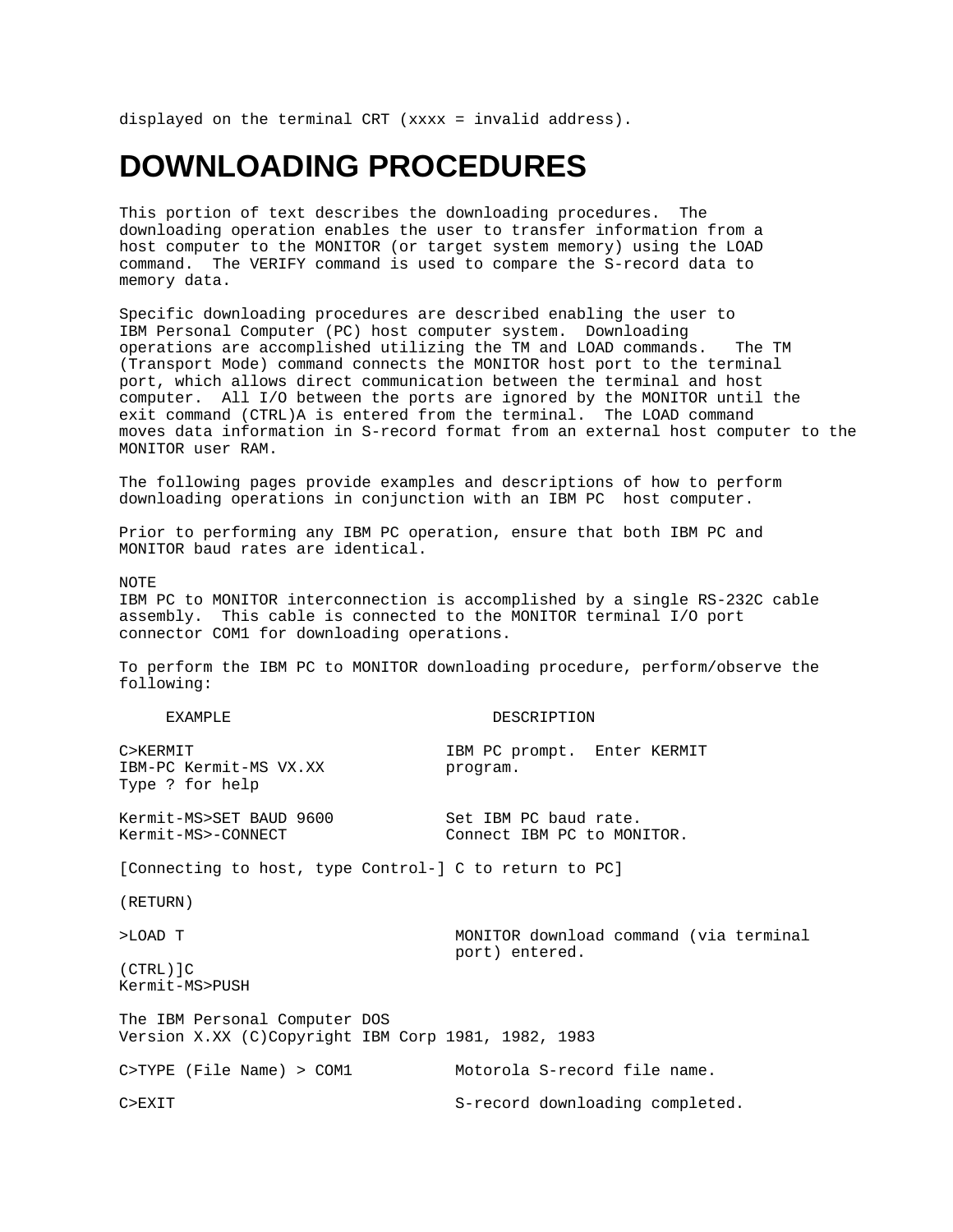Kermit-MS>CONNECT Return to monitor BUFFALO program.

>(CTRL)]C

Kermit-MS>EXIT Exit Kermit program.

# **INTERRUPT VECTORS**

Interrupt vectors residing in MCU internal Rom are accessible as follows. Each vector is assigned a three byte field residing in MONITOR memory map locations \$0000-\$0100. This is where the monitor program expects the MCU RAM to reside. Each vector points to a three byte field which is used as a jump table to the vector service routine. The following Table lists the interrupt vectors and associated three byte field.

Interrupt Vector Jump Table

INTERRUPT VECTOR FIELD

| Serial communications Interface (SCI) | $$00C4 - $00C6$ |
|---------------------------------------|-----------------|
| Serial Peripheral Interface (SPI)     | \$00C7-\$00C9   |
| Pulse Accumulator Input Edge          | $$00CA-$00CC$   |
| Pulse Accumulator Overflow            | \$00CD-\$00CF   |
| Timer Overflow                        | \$00DO-\$00D2   |
| Timer Output Compare 5                | \$00D3-\$00D5   |
| Timer Output Compare 4                | $$00D6 - $00D8$ |
| Timer Output Compare 3                | \$00D9-\$00DB   |
| Timer Output Compare 2                | $$00DC - $00DE$ |
| Timer Output Compare 1                | \$00DF-\$00E1   |
| Timer Input Capture 3                 | \$00E2-\$00E4   |
| Timer Input Capture 2                 | \$00E5-\$00E7   |
| Timer Input Capture 1                 | $$00E8 - $00EA$ |
| Real Time Interrupt                   | $$00EB-$00ED$   |
| IRO                                   | $$00EE-$00FO$   |
| XIRO                                  | \$00F1-\$00F3   |
| Software Interrupt (SWI)              | \$00F4-\$00F6   |
| Illegal Opcode                        | \$00F7-\$00F9   |
| Computer Operating Properly (COP)     | $$00FA-$00FC$   |
| Clock Monitor                         | \$00FD-\$00FF   |

To use vectors specified in the table, the user must insert a jump extended opcode in the byte field of the vector required. For example, for the IRQ vector, the following is performed:

 a. Place \$7E (JMP) at location \$00EE. b. Place IRQ service routine address at locations \$00EF and \$00F0.

\$00EE 7E 80 00 JMP IRQ SERVICE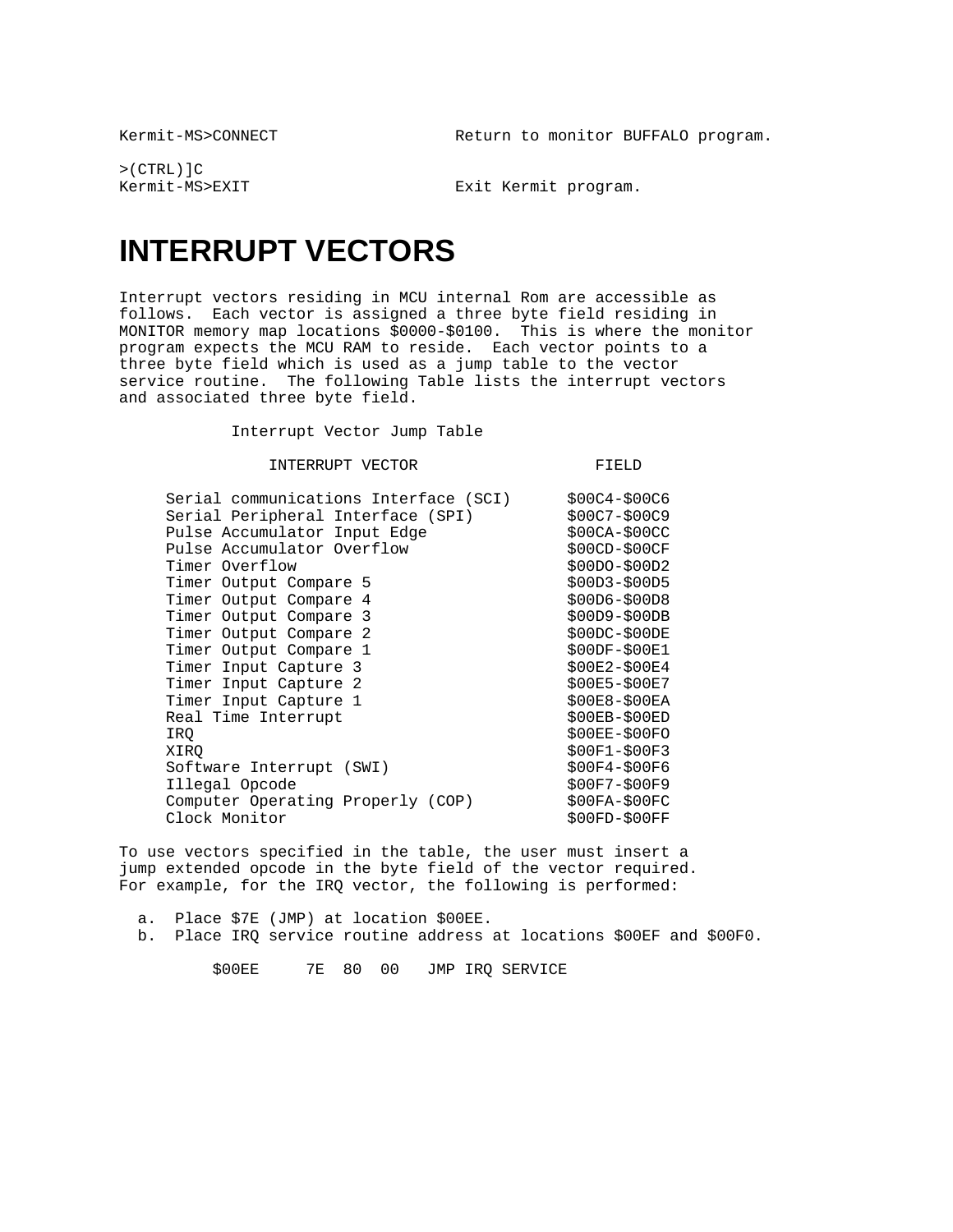# **UTILITY SUBROUTINES**

Several subroutines exist that are available for performing I/O tasks. A jump table has been set up in ROM directly beneath the interrupt vectors. To use these subroutines, execute a jump to subroutine (JSR) command to the appropriate entry in the jump table. By default, all I/O performed with these routines are sent to the terminal port. Redirection of the I/O port is achieved by placing the specified value (O=SCI, 1=ACIA)into RAM location IODEV.

Utility subroutines available to the user are as follows:

- UPCASE If character in accumulator A is lower case alpha, convert to upper case.
- WCHEK Test character in accumulator A and return with Z bit set if character is whitespace (space, comma, tab).
- DCHEK Test character in accumulator A and return with Z bit set if character is delimiter (carriage return or whitespace).
- INIT Initialize I/O device.
- INPUT Read I/O device.
- OUTPUT Write I/O device.
- OUTLHLF Convert left nibble of accumulator A contents to ASCII and output to terminal port.
- OUTRHLF Convert right nibble of accumulator A contents to ASCII and output to terminal port.
- OUTA Output accumulator A ASCII character.
- OUTlBYT Convert binary byte at address in index register X to two ASCII characters and output. Returns address in index register X pointing to next byte.
- OUTlBSP Convert binary byte at address in index register X to two ASCII characters and output followed by a space. Returns address in index register
- OUT2BSP Convert two consecutive binary bytes starting at address in index register X to four ASCII characters and output followed by a space. Returns address in index register X pointing to next byte.

OUTCCRLF Output ASCII carriage return followed by a line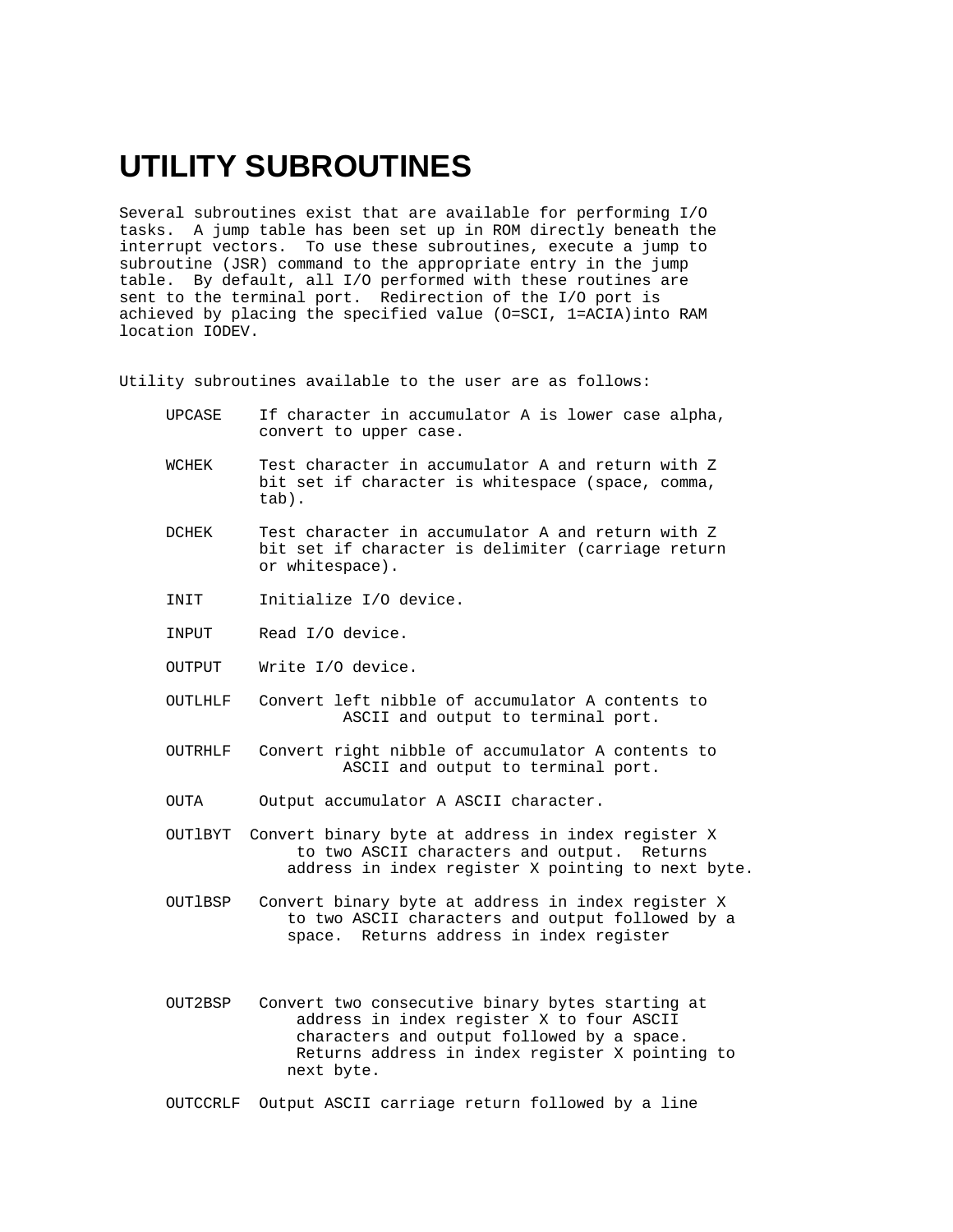feed.

- OUTSTRG Output string of ASCII bytes pointed to by address in index register X until character is na end of transmission (\$04).
- OUTSTRGO Same as OUTSTRG except leading carriage return and line feed is skipped.
- INCHAR Input ASCII character to accumulator A and echo back. This routine loops until character is actually received.

Utility jump subroutines for performing I/O tasks are shown below. These subroutines are in ROM and are programmed as jumps. To use the jump subroutine, execute a JSR to the applicable address shown below.

| \$FFAO       | JMP | <b>UPCASE</b>   | Convert character to uppercase           |
|--------------|-----|-----------------|------------------------------------------|
| <b>SFFA3</b> | JMP | WCHEK           | Test character for whitespace            |
| <b>SFFA6</b> | JMP | DCHEK           | Check character for delimiter            |
| <b>SFFA9</b> | JMP | INIT            | Initialize I/O device                    |
| <b>SFFAC</b> | JMP | INPUT           | Read I/O device                          |
| <b>SFFAF</b> | JMP | <b>OUTPUT</b>   | Write I/O device                         |
| <b>SFFB2</b> | JMP | OUTLHLF         | Convert left nibble to ASCII and output  |
| \$FFB5       | JMP | OUTRHLF         | Convert right nibble to ASCII and output |
| \$FFB8       | JMP | OUTA            | Output ASCII character                   |
| <b>SFFBB</b> | JMP | OUTIBYT         | Convert binary byte to 2 ASCII           |
|              |     |                 | characters and output                    |
| <b>SFFBE</b> | JMP | OUT1BSP         | Convert binary byte to 2 ASCII           |
|              |     |                 | characters and output followed           |
|              |     |                 | by space                                 |
| <b>SFFC1</b> | JMP | OUT2BSP         | Convert 2 consecutive binary bytes to 4  |
|              |     |                 | ASCII characters and output              |
|              |     |                 | followed by space.                       |
| \$FFC4       | JMP | OUTCRLF         | Output ASCII carriage return followed by |
|              |     |                 | line feed                                |
| \$FFC7       | JMP | OUTSTRG         | Output ASCII string until end of         |
|              |     |                 | transmission (\$04)                      |
| \$FFCA       | JMP | <b>OUTSTRGO</b> | Same as OUTSTRG except leading carriage  |
|              |     |                 | return and line fees is skipped          |
| <b>SFFCD</b> | JMP | INCHAR          | Input ASCII character and echo back      |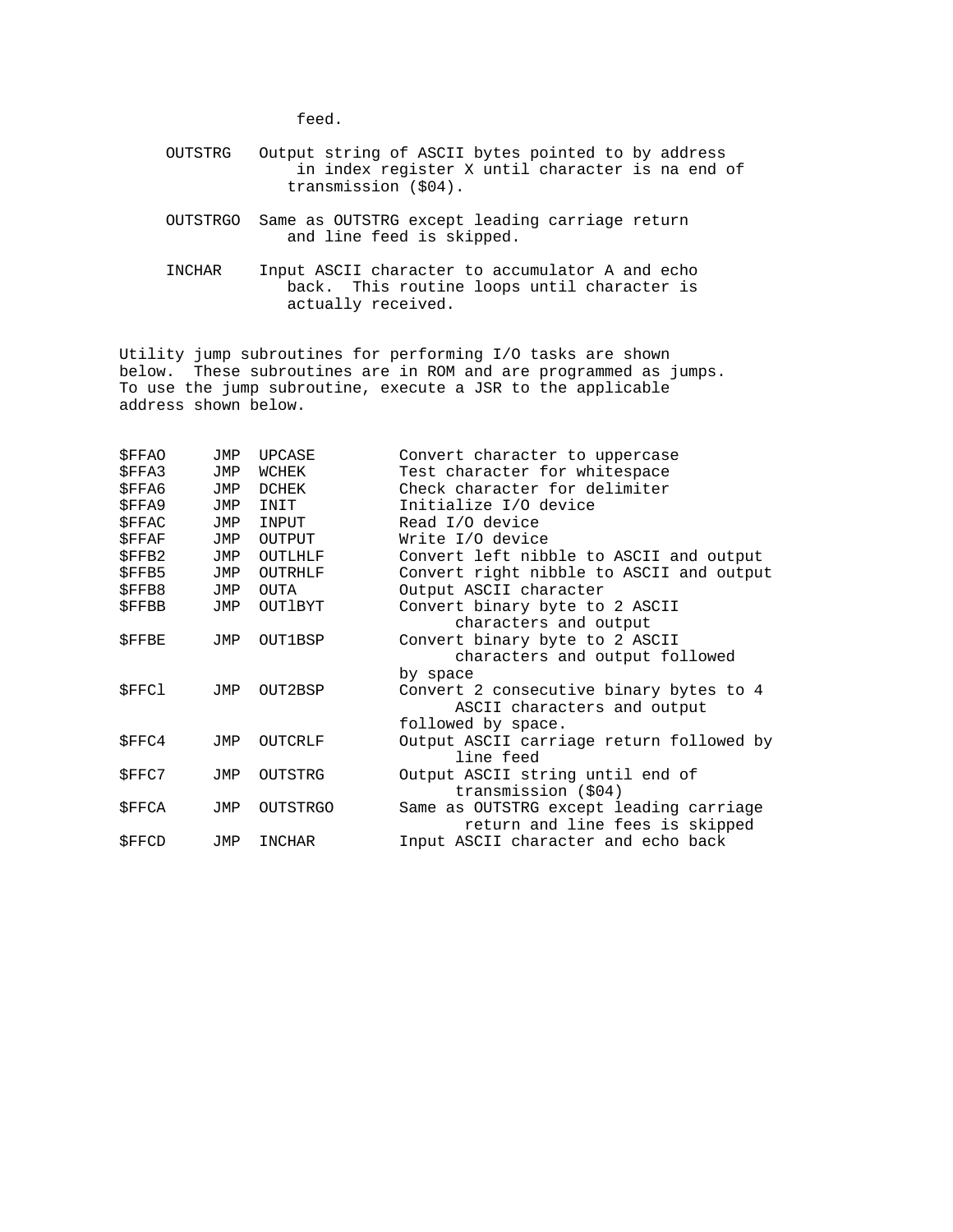# **S-RECORD INFORMATION**

The Motorola S-record format was devised for the purpose of encoding programs or data files in a printable format for transportation between computer systems. This transportation process can therefore be monitored and the S-records can be easily edited.

# *S-RECORD CONTENT*

When observed, S-records are essentially character strings made of several fields which identify the record type, record length, memory address, code/data, and checksum. Each byte of binary data is encoded as a 2-character hexadecimal number: the first character representing the high-order 4 bits, and the second the low-order 4 bits of the byte.

Five fields which compromise an S-record are shown below:

| TYPE             | RECORD LENGTH<br>where the fields are composed as follows: | ADDRESS CODE/DATA |                                                                    | CHECKSUM                                                                                                                                                                                                                                      |
|------------------|------------------------------------------------------------|-------------------|--------------------------------------------------------------------|-----------------------------------------------------------------------------------------------------------------------------------------------------------------------------------------------------------------------------------------------|
| FIELD            | PRINTABLE<br><b>CHARACTERS</b>                             |                   | CONTENTS                                                           |                                                                                                                                                                                                                                               |
| Type             | 2                                                          |                   | S-record type - S0, S1, etc.                                       |                                                                                                                                                                                                                                               |
| Record<br>length | 2                                                          |                   |                                                                    | Character pair count in the record,<br>excluding the type and record length.                                                                                                                                                                  |
| Address          | 4,6,<br>or 8                                               | memory.           |                                                                    | 2-, 3-, or 4-byte address at which<br>the data field is to be loaded into                                                                                                                                                                     |
| Code/data        | $0 - 2n$                                                   | record.           |                                                                    | From 0 to n bytes of executable code,<br>memory loadable data, or descriptive<br>information. For compatibility with<br>teletypewriters, some programs may<br>limit the number of bytes to as few as<br>28 (56 printable characters in the S- |
| Checksum         | 2                                                          | fields.           | Least significant byte of the one's<br>represented by the pairs of | complement of the sum of the values<br>characters making up the record<br>length, address, and the code/data                                                                                                                                  |

Each record may be terminated with a CR/LF/NULL. Additionally, an Srecord may have an initial field to accommodate other data such as line numbers generated by some time-sharing systems.

Accuracy of transmission is ensured by the record length (byte count) and checksum fields.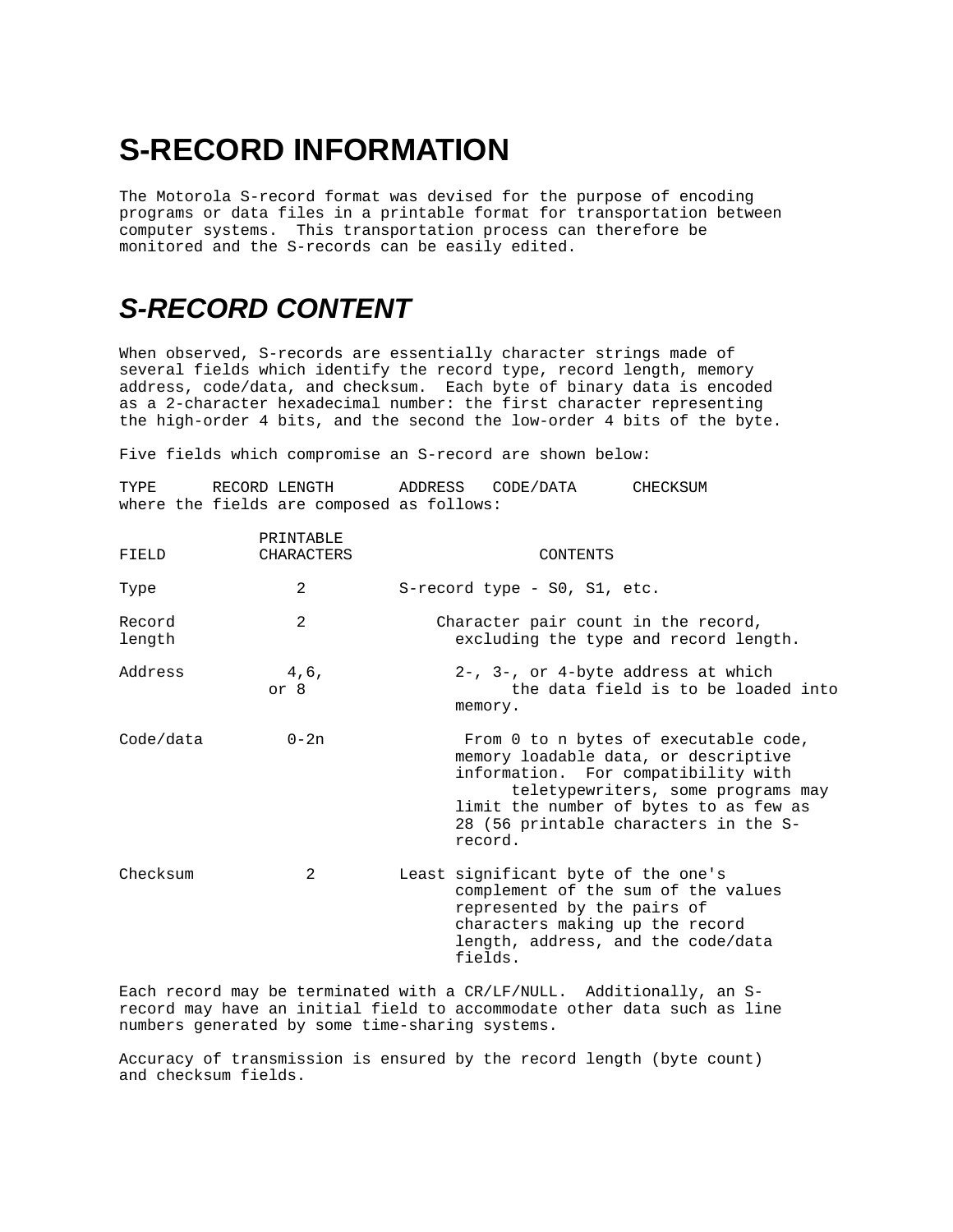# *S-RECORD TYPES*

Eight types of S-records have been defined to accommodate the several needs of the encoding, transportation, and decoding functions. The various Motorola upload, download, and other record transportation control programs, as well as cross assemblers, linkers, and other filecreating or debugging programs, utilize only those S-records which serve the purpose of the program. for specific information on which S-records are supported by a particular program, the user manual for that program must be consulted.

#### NOTE

The MONITOR monitor supports only the S1 and S9 records. All data before the first S1 record is ignored. Thereafter, all records must be S1 type until the S9 record terminates data transfer.

An S-record format may contain the following record types:

- S0 Header record for each block of S-records. The code/data field may contain any descriptive information identifying the following block of S-records. The address field is normally zeroes.
- S1 Code/data record and the 2-byte address at which the code/data is to reside.
- S2-S8 Termination record for a block of S1 records. Address fields may optionally contain the 2-byte address of the instruction to which control is to be passed. If not specified, the first entry point specification encountered in the input will be used. There is no code/data field.

Only one termination record is used for each block of S-records. Normally, only one header record is used, although it is possible for multiple header records to occur.

# *S-RECORD CREATION*

S-record format programs ma be produce by several dump utilities, debuggers, or several cross assemblers or cross linkers. Several programs are available for downloading a file in S-record format from a host system to an 8-bit or 16-bit microprocessor-based system.

#### S-RECORD EXAMPLE

Shown below is a typical S-record format, as printed or displayed:

 S00600004844521B S1130000285F245F2212226A000424290008237C2A S11300100002000800082629001853812341001813 S113002041E900084E42234300182342000824A952 S107003000144ED492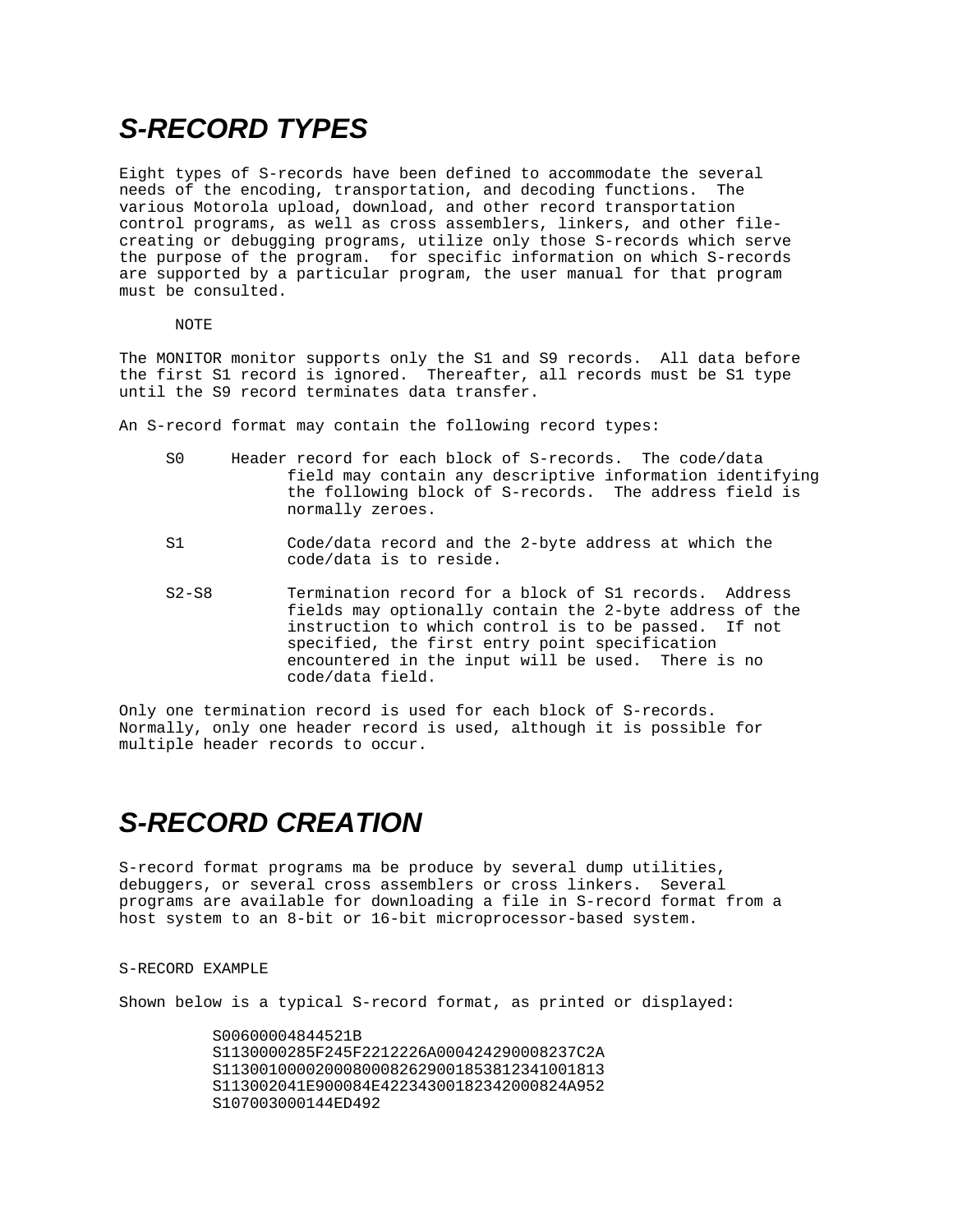#### S9030000FC

The above format consists of an S0 header record, four S1 code/data records, and an S9 termination record.

The S0 header record is comprised of the following character pairs:

- S0 S-record type S0, indicating a header record.
- 06 Hexadecimal 06 (decimal 06), indicating six character pairs (or ASCII bytes) follow.
- 00 Four-character 2-byte address field, zeroes.
- 48

 $0<sub>0</sub>$ 

- 44 ASCII H, D, and R "HDR". 52
- 1B Checksum of SO record.

The first S1 code/data record is explained as follows:

- S1 S-record type S1, indicating a code/data record to be loaded/verified at a 2-byte address.
- 13 Hexadecimal 13 (decimal 19), indicating 19 character pairs, representing 19 bytes of binary data, follow.
- 00 Four-character 2-byte address field; hexadecimal address 0000,
- 00 indicates location where the following data is to be loaded.

The next 16 character pairs are the ASCII bytes of the actual program code/data. In this assembly language example, the hexadecimal opcodes of the program are written in sequence in the code/data fields of the S1 records;

|                                           | OPCODE   | INSTRUCTION                       |                                                                         |
|-------------------------------------------|----------|-----------------------------------|-------------------------------------------------------------------------|
| 28 5F<br>24 5F<br>22 12<br>22 6A<br>29 00 | 00 04 24 | BHCC<br>BCC<br>BHI<br>BHI<br>BHCS | \$0161<br>\$0163<br>\$0118<br>\$0172<br>BRSET 0, \$04, \$012F<br>\$010D |
|                                           | 08 23 7C |                                   | BRSET 4, \$23, \$018C                                                   |

. (Balance of this code is continued in the code/data fields . of the remaining S1 records, and stored in memory location . 0010, etc..)

2A Checksum of the first S1 record.

The second and third S1 code/data records each also contain \$13 (19) character pairs and are ended with checksums 13 and 51, respectively. The fourth S1 code/data record contains 07 character paris and has a checksum of 92.

The S9 termination record is explained as follows: